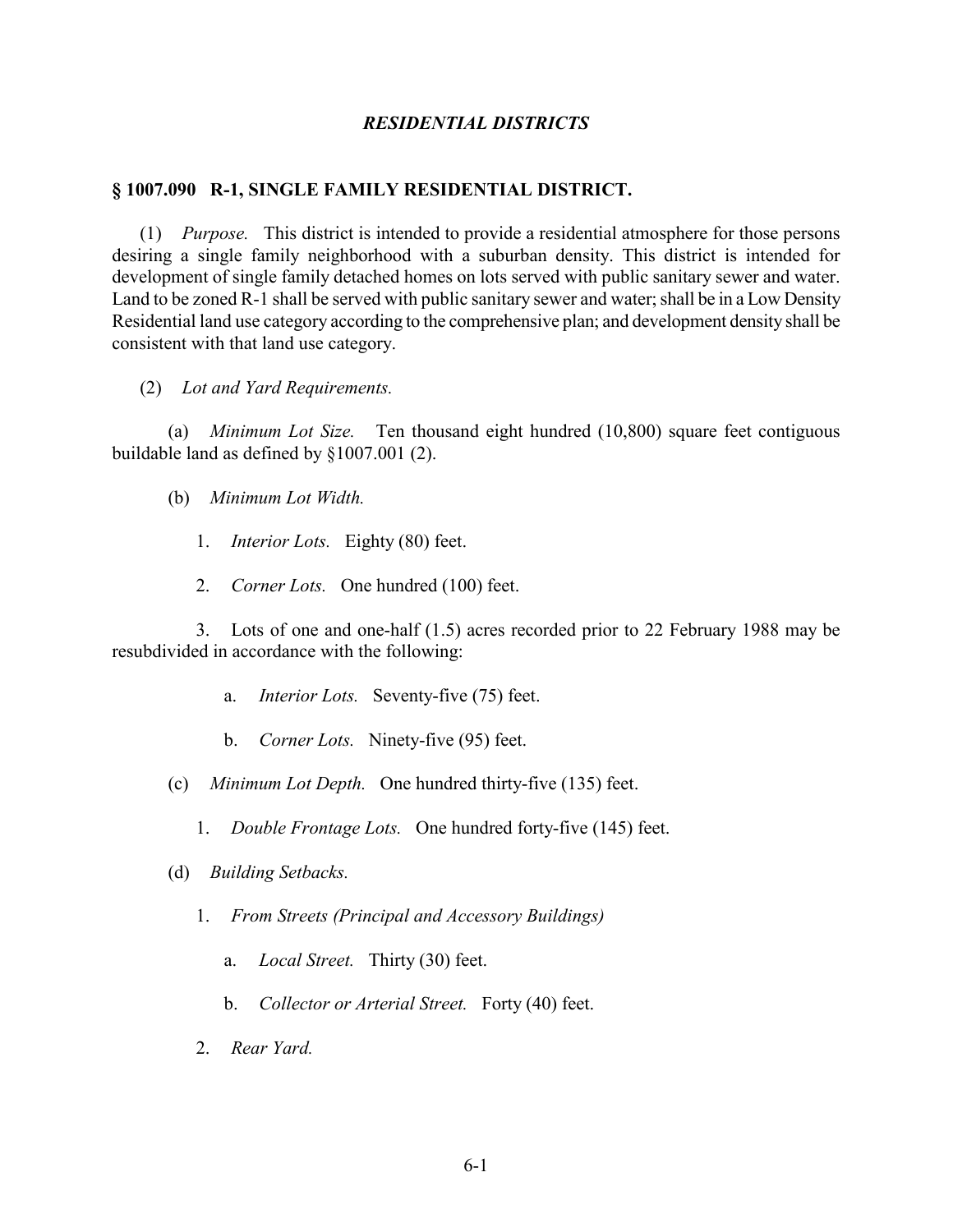a. *Principal Building.* Thirty (30) feet.

b. *Accessory Building.* Five (5) feet.

3. *Side Yard.*

- a. *Principal Building.* Ten (10) feet.
- b. *Accessory Building.* Five (5) feet.

(e) *Buffer.* Any property adjacent to a collector or arterial street shall provide a fifteen (15) foot buffer in accordance with §1007.043 (17).

(3) *Impervious Surface Coverage.* The impervious surface of the property shall not exceed forty percent (40%).

(4) *Building Requirements.*

(a) The minimum footprint, less garage area, for a single family dwelling unit shall be as follows:

| 3 Bedroom Rambler             | $1,050$ square feet |
|-------------------------------|---------------------|
| 2 Bedroom Rambler             | $1,010$ square feet |
| $1-1/2$ Story                 | 980 square feet     |
| Split Foyer/Entry             | 980 square feet     |
| Split Level - 3 level minimum | 980 square feet     |
| Two Story                     | 850 square feet     |

(b) All dwellings without basements in this district shall be required to provide an additional one hundred (100) square feet of floor area to house utilities.

(c) All dwellings shall have a double garage at a minimum.

(d) All dwellings shall comply with the Design and Construction Standards of §1007.043 (2).

(5) *Height Regulations.* No building shall be erected or structurally altered to exceed thirtyfive (35) feet in height except as allowed by §1007.043 (3).

(6) *Sanitary Sewer.* No R-1 subdivision creating a lot less than ten (10) acres shall be permitted in this district without public sanitary sewer and water.

(7) *Permitted Uses.* In the R-1 District, no building or land shall be used and no building shall be erected, converted or structurally altered unless otherwise provided herein, except for one or more of the following uses: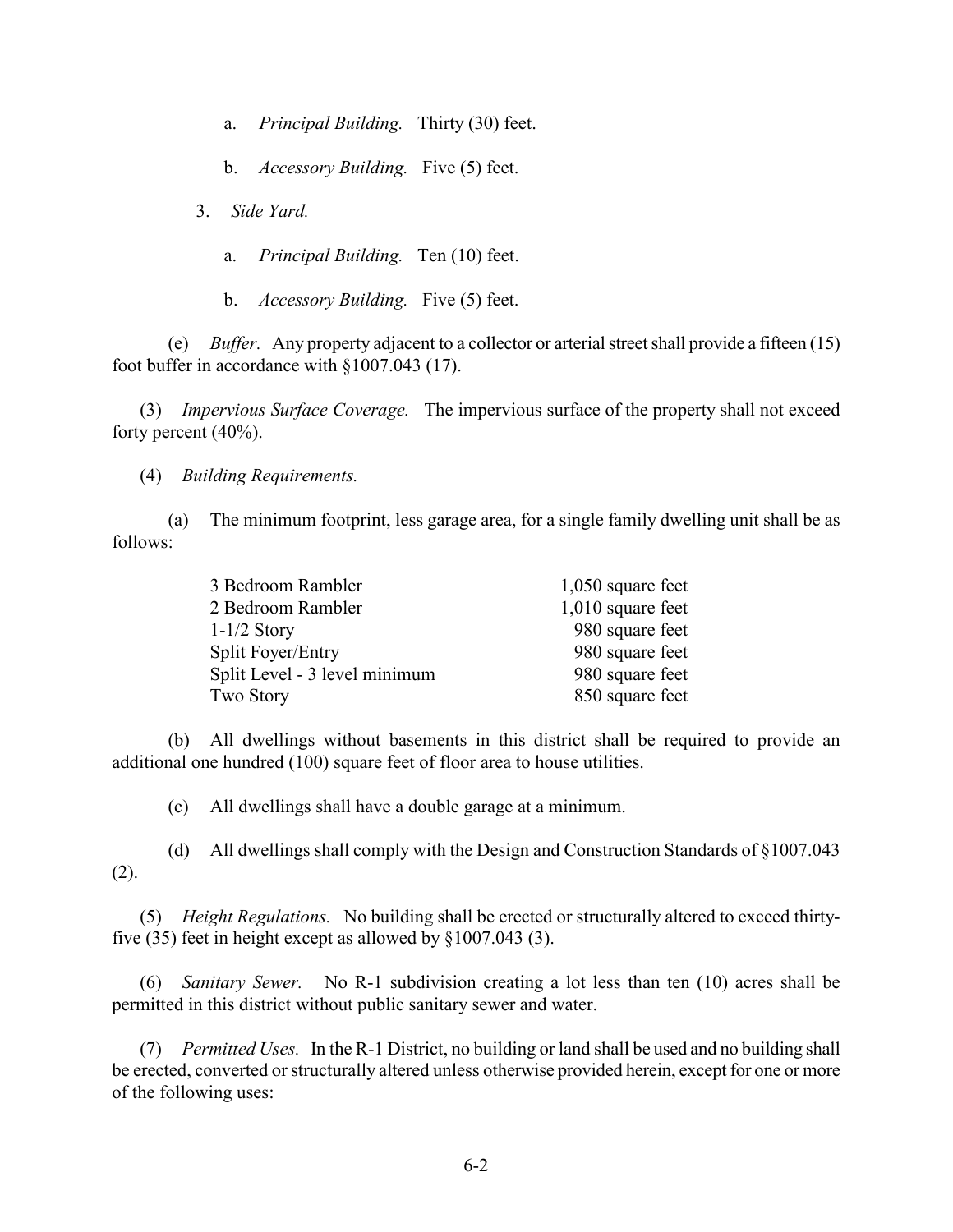(a) Day care facilities serving fourteen (14) or fewer persons.

(b) Governmental and public regulated utility buildings and structures necessary for the health, safety and general welfare of the City.

(c) Public parks.

(d) Single family detached dwellings.

(e) State licensed residential care facility serving six (6) or fewer persons.

(f) Community Gardens operated by the city.

(8) *Accessory Uses.*Subject to applicable provisions of this Ordinance, the following are permitted accessory uses in the R-1 District:

(a) Accessory apartments as regulated by §1007.048 of this Ordinance.

(b) Accessory buildings including garages, tool houses, sheds and similar buildings for storage of domestic supplies and equipment, as regulated by §1007.043 (4) of this Ordinance.

(c) Fences, as regulated by §1007.043 (18) of this Ordinance.

(d) Home occupation Level A as regulated by §1007.047 of this Ordinance.

(e) Non-commercial greenhouses provided they do not exceed two hundred (200) square feet in area.

(f) Parking spaces and car ports for licensed and operable passenger cars and trucks.

(g) Radio and television receiving antennas, satellite dishes, TVROs three (3) meters or less in diameter, short-wave radio dispatching antennas, or those necessary for the operation of electronic equipment including radio receivers, ham radio transmitters and television receivers as regulated by §1007.054 of this Ordinance.

(h) Parking of recreational vehicles and equipment per §1007.044 (11) of this Ordinance.

(i) Signs, as regulated by Chapter 1010 of the City Code.

(j) Swimming pools, sport courts, and other recreational facilities which are operated for the use of the residents of the principal use and their guests as regulated by §1007.043 (4). This does not include racing/riding courses for off-road vehicles.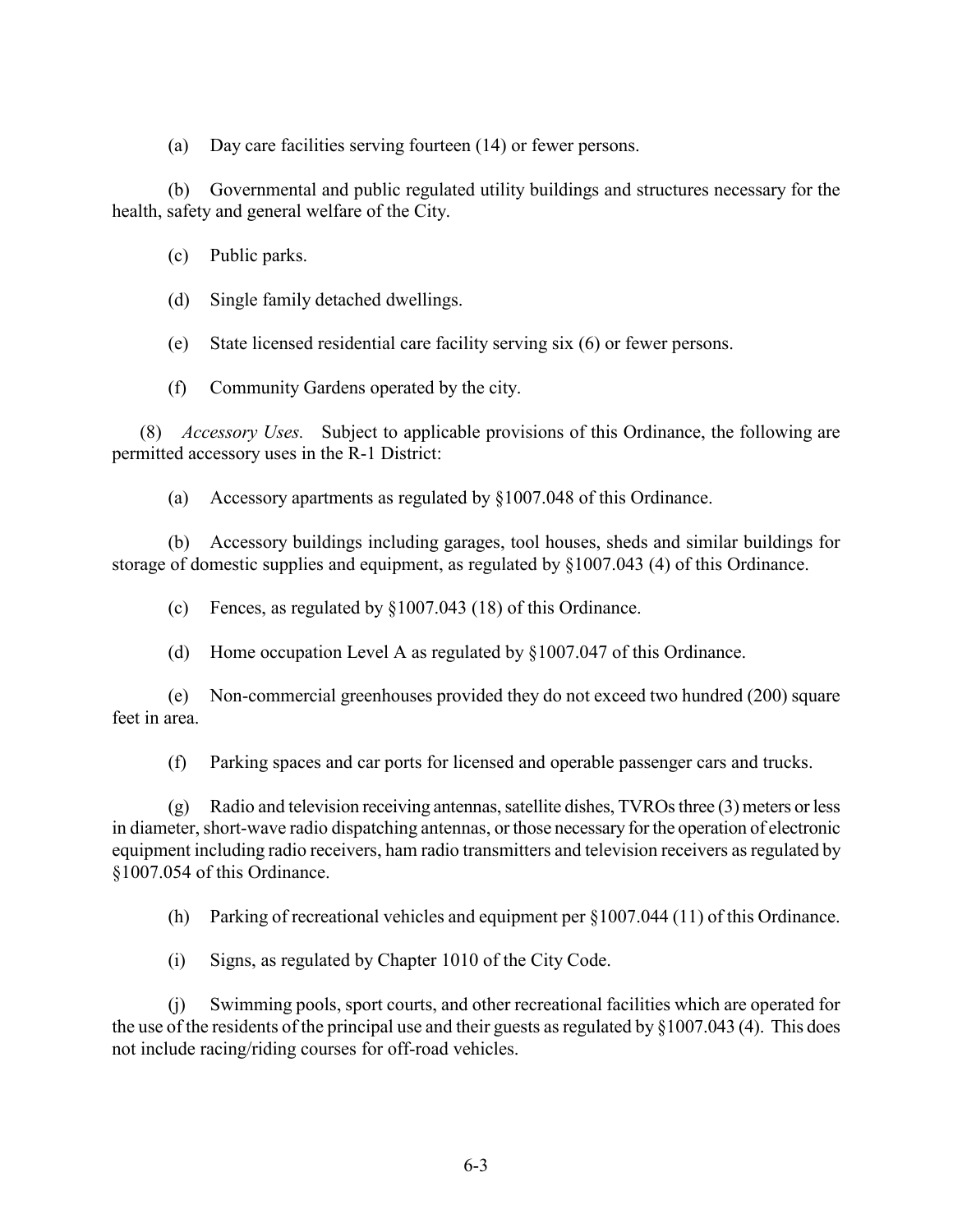(9) *Conditional Uses.* The following are conditional uses in the R-1 District: These uses require a conditional use permit based on the criteria and procedures outlined in §1007.016 of this Ordinance.

(a) Cemeteries provided that:

1. At minimum, the site accesses on a collector street.

2. Where abutting a rural or residential zoning district, the periphery of the site shall be screened in accordance with §1007.043 (17) of this Ordinance.

(b) Commercial outdoor recreational areas including golf courses, country clubs, driving ranges, swimming pools, and similar facilities provided that:

1. The principal use, function or activity is open, outdoor in character.

2. Not more than five (5) percent of the land area of the site be covered by buildings or structures.

3. When abutting a residential use and a residential use district, the property is screened and landscaped in compliance with §1007.043 (17) of this Ordinance.

4. The site must be accessed via a collector street or arterial street.

(c) Day care facilities serving more than fourteen (14) persons provided that:

1. Day care facility has access to municipal sewer and water.

2. Screening is provided along shared property boundaries. Such required fencing and screening shall comply with the applicable provisions of §1007.043 (17) of this Ordinance.

3. All day care facility operations comply with the minimum requirements of the Minnesota Department of Health and Human Services regulations, as may be amended.

(d) Public, Educational, and Religious Buildings. Public or semi-public recreational buildings and neighborhood or community centers; limited to nursery, elementary, junior high and senior high schools; and religious institutions such as churches, chapels, temples, mosque, and synagogues provided that:

1. Side yards shall not be less than fifty (50) feet.

2. Adequate screening from abutting residential uses and landscaping is provided in compliance with §1007.043 (17) of this Ordinance.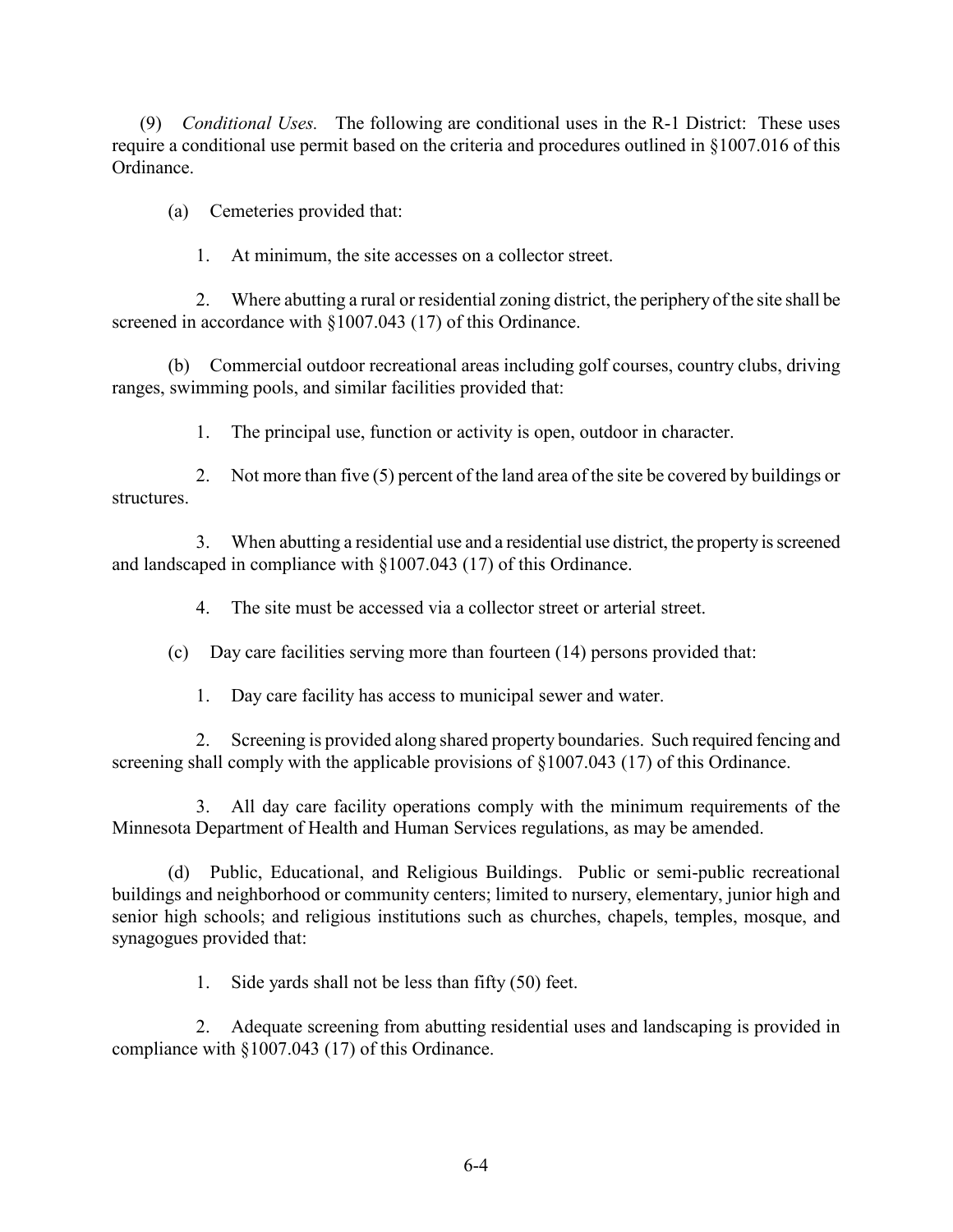3. Adequate off-street parking and access is provided on the site or on lots directly abutting directly across a public street or alley to the principal use in compliance with §1007.044 of this Ordinance and that such parking is adequately screened and landscaped from surrounding and abutting residential uses in compliance with §1007.043 (17) of this Ordinance.

(e) Home Occupation Level C as regulated by §1007.047 of this Ordinance.

(10) *Uses by Administrative Permit.* Subject to applicable provisions of this Ordinance, the following uses are allowed by administrative permit, as may be approved by the Zoning Administrator:

(a) Personal wireless service antennas as secondary uses as regulated by §1007.054 of this Ordinance.

(b) Home Occupation Level B as regulated by §1007.047 of this Ordinance.

(c) Open Air Market accessory to an institutional use and limited in area to 25% of the gross floor area of the principal building.

(d) Transient Merchants.

(11) *Interim Uses.* Subject to applicable provisions of this Ordinance, the following are interim uses in the R-1 District and governed by §1007.016 of this Ordinance.

(a) None.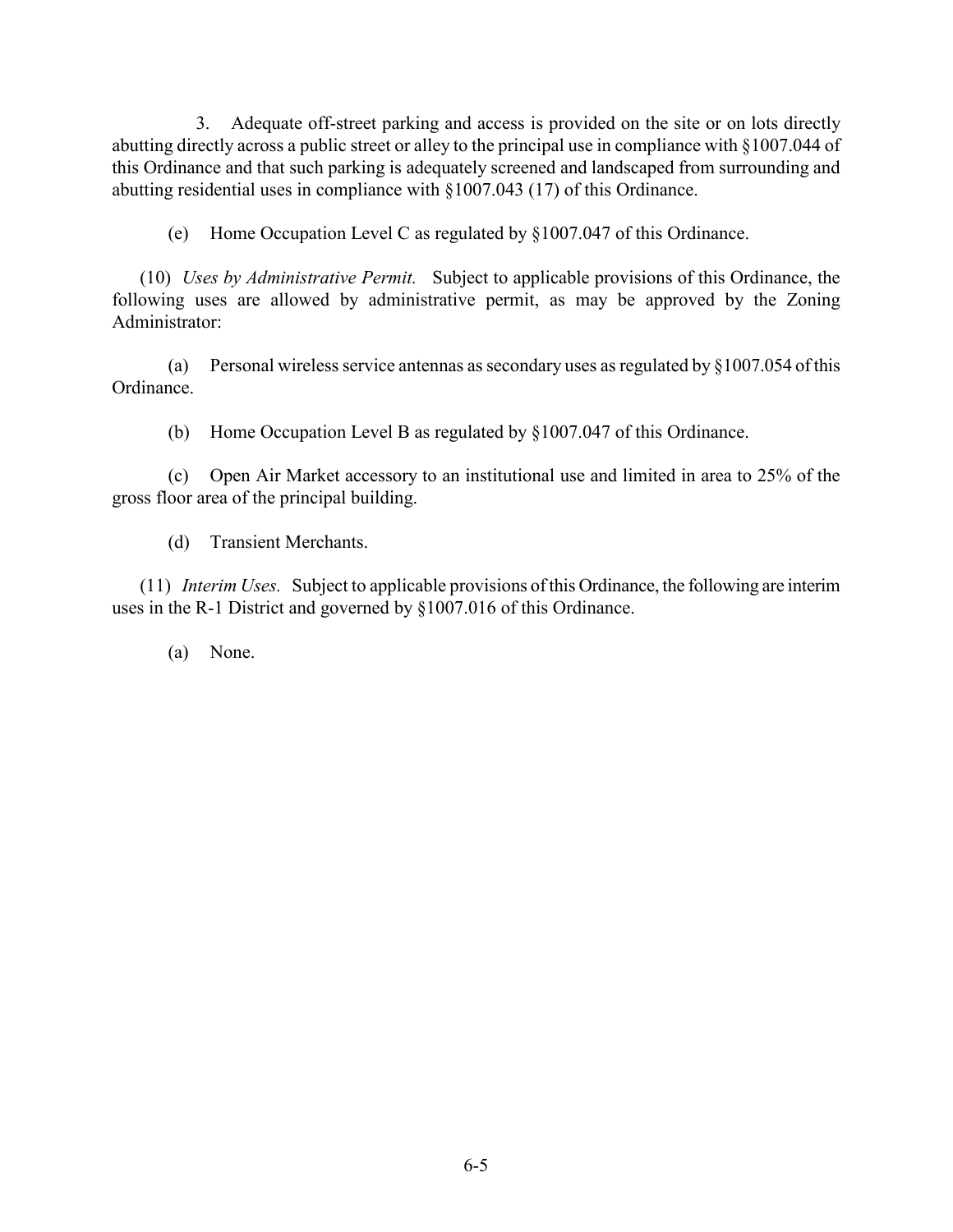# THIS PAGE INTENTIONALLY LEFT BLANK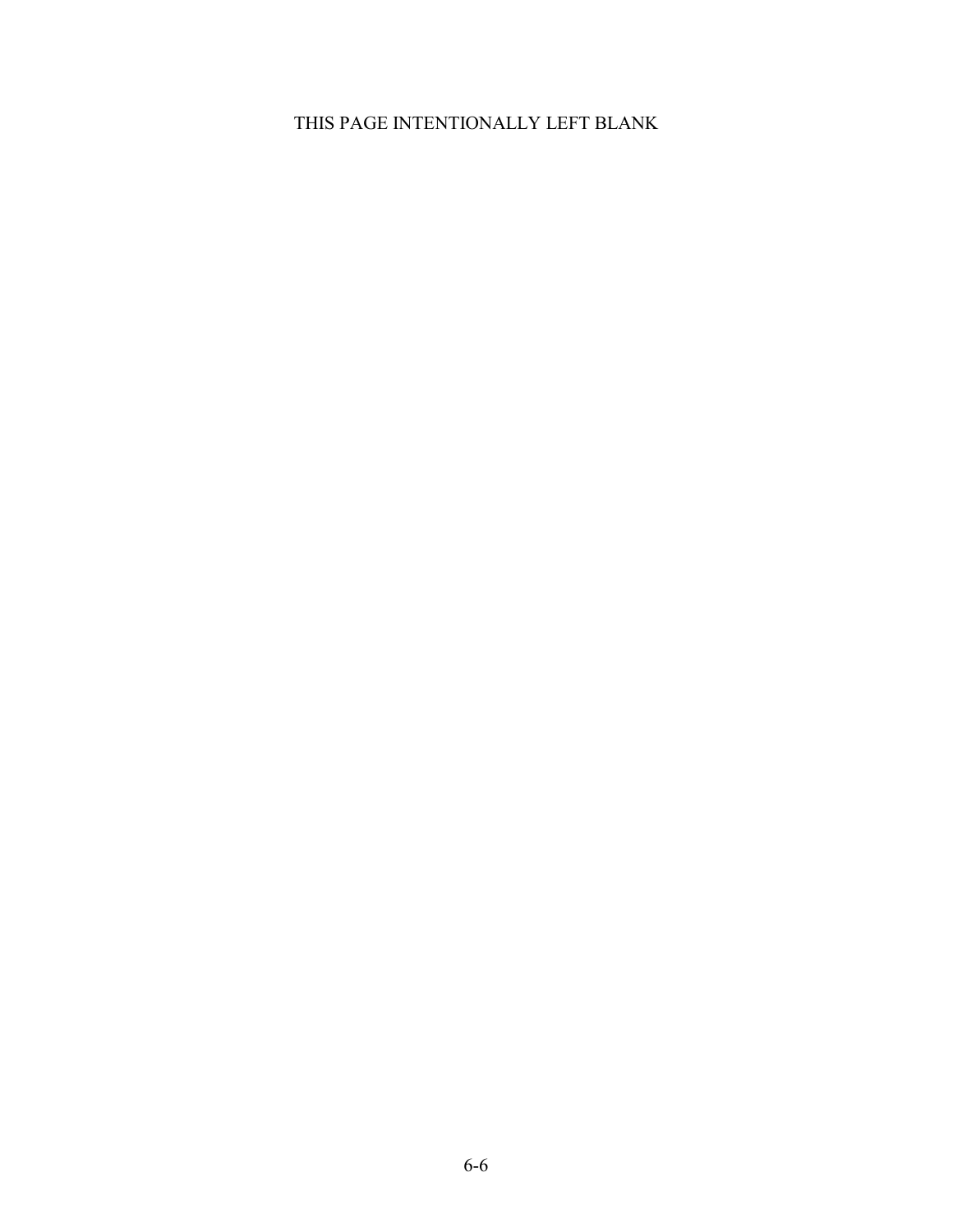### **§ 1007.091 R-1X, SINGLE FAMILY EXECUTIVE RESIDENTIAL DISTRICT.**

(1) *Purpose.* This district is intended to provide a residential atmosphere for those persons desiring a single family neighborhood with a suburban density. This district is intended for development of single family detached homes on lots served with public sewer and water. Land to be zoned R-1X shall be served with public sanitary sewer and water; shall be in a Low Density Residential land use category according to the comprehensive plan; and development density shall be consistent with that land use category.

## (2) *Lot and Yard Requirements.*

(a) *Minimum Lot Size.* Twelve thousand eight hundred twenty-five (12,825) square feet contiguous buildable land as defined by §1007.001 (2) of this Ordinance.

- (b) *Minimum Lot Width.* 
	- 1. *Interior Lots*. Ninety (90) feet.
	- 2. *Corner Lots.* One hundred fifteen (115) feet.
- (c) *Minimum Lot Depth.* One hundred thirty-five (135) feet.
	- 1. *Double Frontage Lots.* One hundred forty-five (145) feet.
- (d) *Building Setbacks.* 
	- 1. *From Streets (Principal and Accessory Buildings).*
		- a. *Local Street.* Thirty (30) feet.
		- b. *Collector or Arterial Street.* Forty (40) feet.
	- 2. *Rear Yard.*
		- a. *Principal Building.* Thirty (30) feet.
		- b. *Accessory Building.* Five (5) feet.
	- 3. *Side Yard.*
		- a. *Principal Building.* Ten (10) feet.
		- b. *Accessory Building.* Five (5) feet.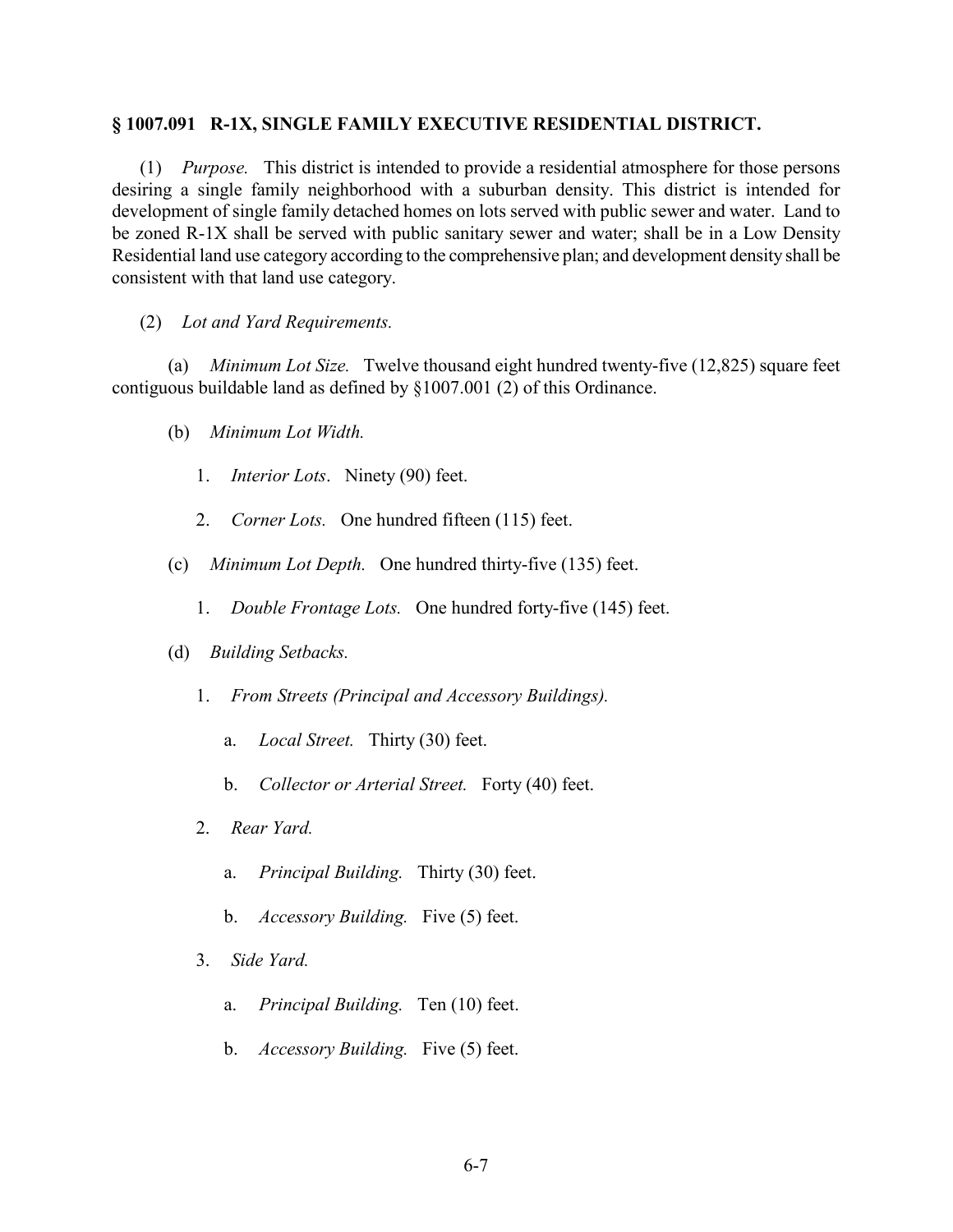(e) *Buffer.* Any property adjacent to a collector or arterial street shall provide a fifteen (15) foot buffer in accordance with §1007.043 (17).

(3) *Impervious Surface Coverage.* The impervious surface of the property shall not exceed forty percent (40%).

(4) *Building Requirements.*

(a) The minimum footprint, less garage area, for a single family dwelling unit shall be as follows:

| $1,260$ square feet |
|---------------------|
| $1,092$ square feet |
| 1,248 square feet   |
| 1,248 square feet   |
| $1,040$ square feet |
|                     |

(b) All dwellings without basements in this district shall be required to provide an additional one hundred (100) square feet of floor area to house utilities.

(c) All dwellings shall have a double garage of a minimum six hundred (600) square feet.

(d) All dwellings shall comply with the Design and Construction Standards of §1007.043 (2).

(5) *Height Regulations.* No building shall be erected or structurally altered to exceed thirtyfive (35) feet in height except as allowed by §1007.043 (3).

(6) *Sanitary Sewer.* No R-1X subdivision creating a lot of less than ten (10) acres shall be permitted in this district without public sanitary sewer and water.

(7) *Permitted Uses.* In the R-1X District, no building or land shall be used and no building shall be erected, converted or structurally altered unless otherwise provided herein, except for one or more of the following uses:

(a) Day care facilities serving fourteen (14) or fewer persons.

(b) Governmental and public regulated utility buildings and structures necessary for the health, safety and general welfare of the City.

(c) Public parks.

(d) Single family detached dwellings.

(e) State licensed residential care facility serving six (6) or fewer persons.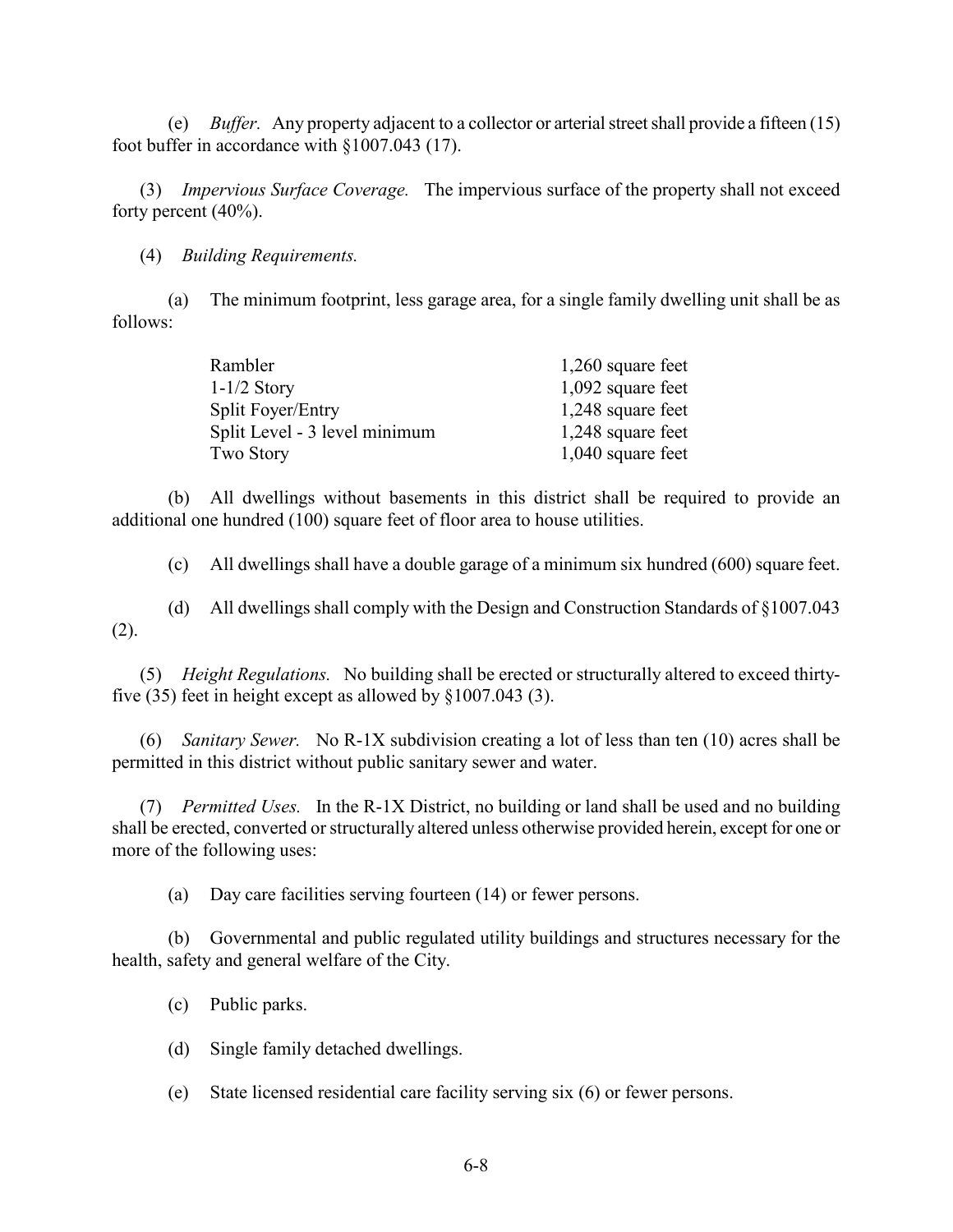(f) Community Gardens operated by the city.

(8) *Accessory Uses.*Subject to applicable provisions of this Ordinance, the following are permitted accessory uses in the R-1X District:

(a) Accessory apartments as regulated by §1007.048 of this Ordinance.

(b) Accessory buildings including garages, tool houses, sheds and similar buildings for storage of domestic supplies and equipment, as regulated by §1007.043 (4) of this Ordinance.

(c) Fences, as regulated by §1007.043 (18) of this Ordinance.

(d) Home occupation Level A as regulated by §1007.047 of this Ordinance.

(e) Non-commercial greenhouses provided they do not exceed two hundred (200) square feet in area.

(f) Parking spaces and car ports for licensed and operable passenger cars and trucks.

(g) Radio and television receiving antennas, satellite dishes, TVROs three (3) meters or less in diameter, short-wave radio dispatching antennas, or those necessary for the operation of electronic equipment including radio receivers, ham radio transmitters and television receivers as regulated by §1007.054 of this Ordinance.

(h) Parking of recreational vehicles and equipment per §1007.044 (11) of this Ordinance.

(i) Signs, as regulated by Chapter 1010 of the City Code.

(j) Swimming pools, sport courts, and other recreational facilities which are operated for the use of the residents of the principal use and their guests as regulated by §1007.043 (d). This does not include racing/riding courses for off-road vehicles.

(9) *Conditional Uses.* The following are conditional uses in the R-1X District: These uses require a conditional use permit based on the criteria and procedures outlined in §1007.016 of this Ordinance.

(a) Cemeteries provided that:

1. At minimum, the site accesses on a collector street.

2. Where abutting a rural or residential zoning district, the periphery of the site shall be screened in accordance with §1007.043 (17) of this Ordinance.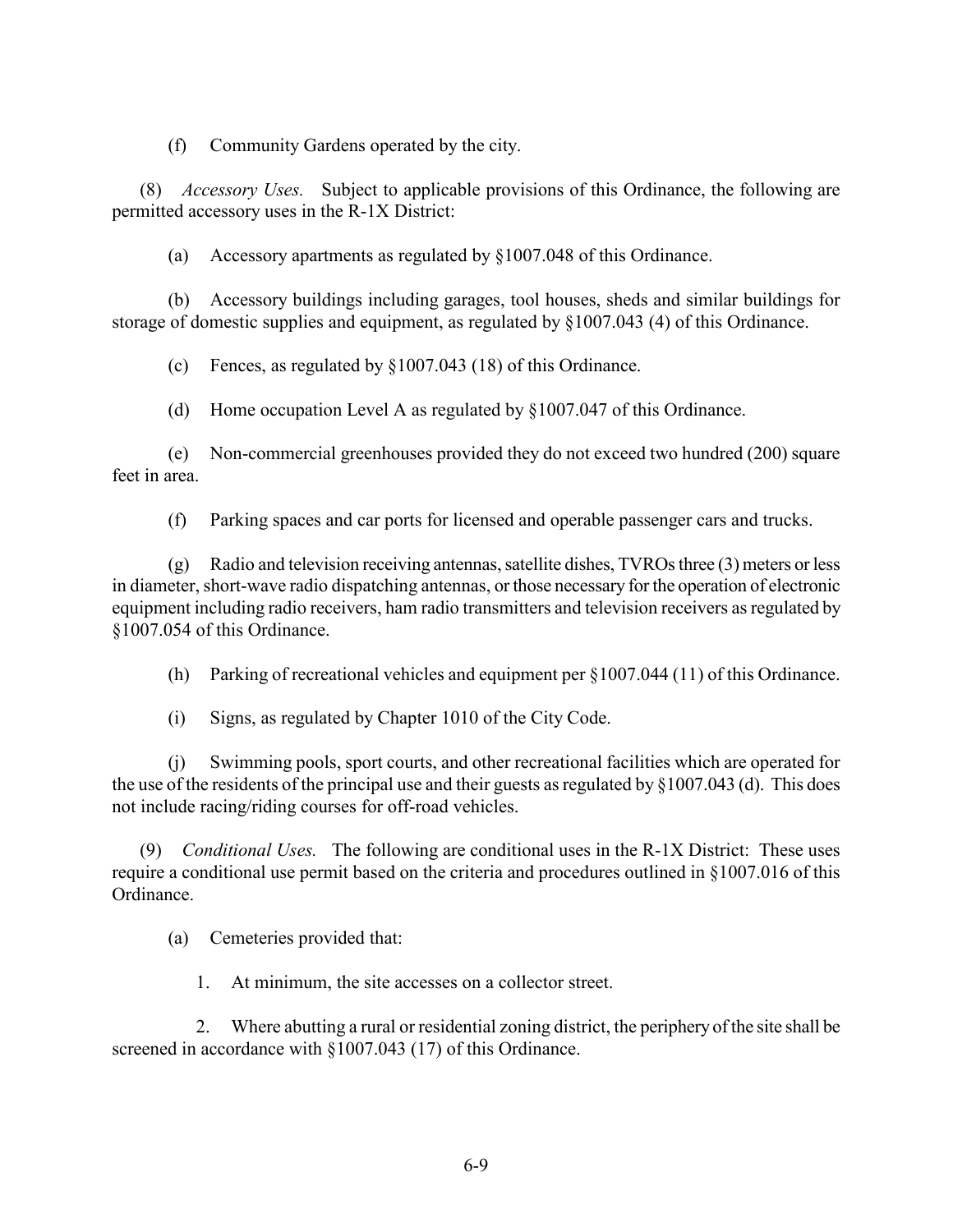(b) Commercial outdoor recreational areas including golf courses, country clubs, driving ranges, swimming pools, and similar facilities provided that:

1. The principal use, function or activity is open, outdoor in character.

2. Not more than five (5) percent of the land area of the site be covered by buildings or structures.

3. When abutting a residential use and a residential use district, the property is screened and landscaped in compliance with §1007.043 (17) of this Ordinance.

4. The site must be accessed via a collector street or arterial street.

(c) Day care facilities serving more than fourteen (14) persons provided that:

1. Day care facility has access to municipal sewer and water.

2. Screening is provided along shared property boundaries. Such required fencing and screening shall comply with the applicable provisions of §1007.043 (17) of this Ordinance.

3. All day care facility operations comply with the minimum requirements of the Minnesota Department of Health and Human Services regulations, as may be amended.

(d) Public, Educational and Religious Buildings. Public or semi-public recreational buildings and neighborhood or community centers; limited to nursery, elementary, junior high and senior high schools; and religious institutions such as churches, chapels, temples, mosque, and synagogues provided that:

(e) Side yards shall not be less than fifty (50) feet.

1. Adequate screening from abutting residential uses and landscaping is provided in compliance with §1007.043 (17) of this Ordinance.

2. Adequate off-street parking and access is provided on the site or on lots directly abutting directly across a public street or alley to the principal use in compliance with §1007.044 of this Ordinance and that such parking is adequately screened and landscaped from surrounding and abutting residential uses in compliance with §1007.043 (17) of this Ordinance.

(f) Home Occupation Level C as regulated by §1007.047 of this Ordinance.

(10) *Uses by Administrative Permit***.** Subject to applicable provisions of this Ordinance, the following uses are allowed by administrative permit, as may be approved by the Zoning Administrator: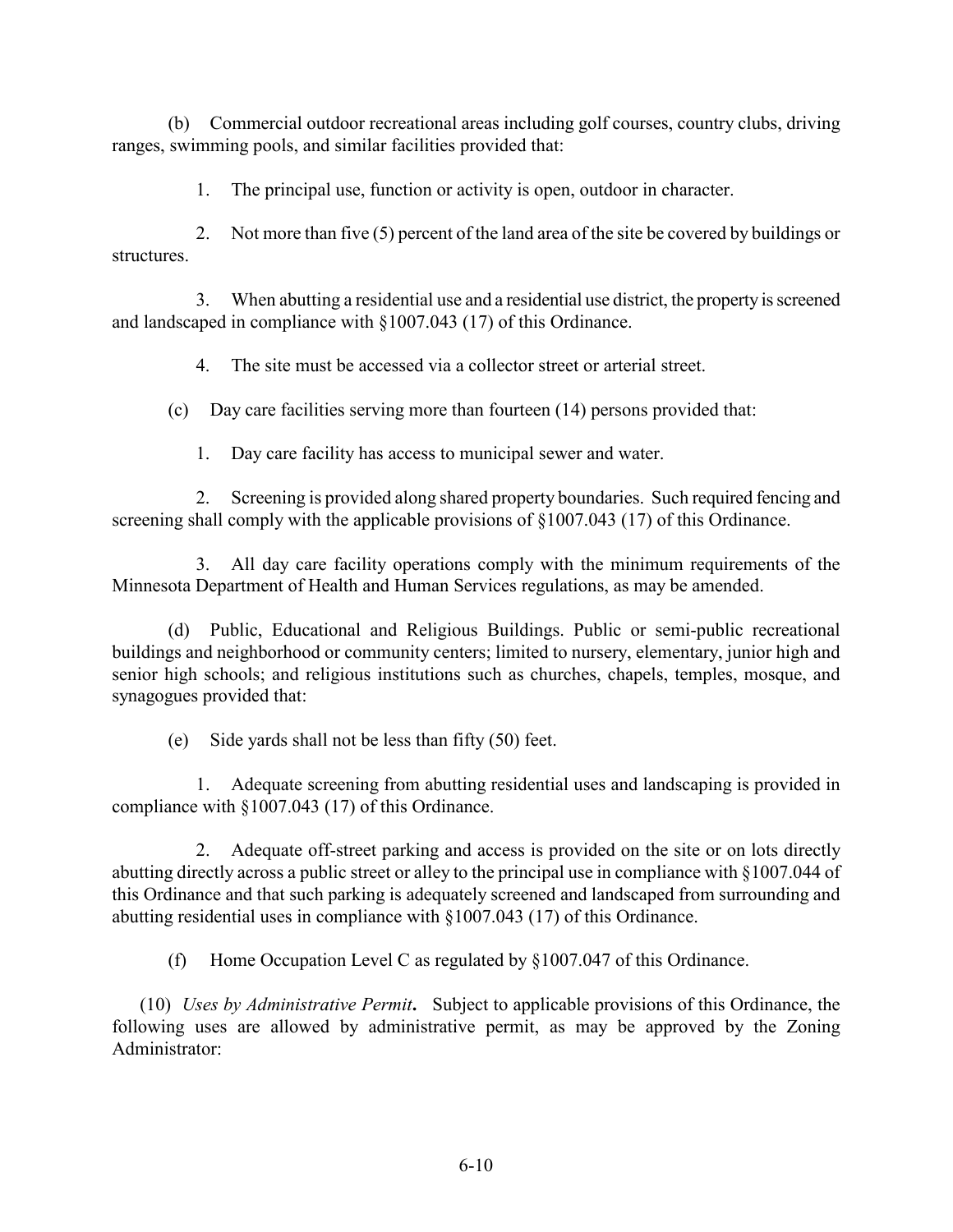(a) Personal wireless service antennas as secondary uses as regulated by §1007.044 of this Ordinance.

(b) Home Occupation Level B as regulated by §1007.047 of this Ordinance.

(c) Open Air Market accessory to an institutional use and limited in area to 25% of the gross floor area of the principal building.

(d) Transient Merchants.

(11) *Interim Uses.* Subject to applicable provisions of this Ordinance, the following are interim uses in the R-1X District and governed by §1007.001 of this Ordinance.

(a) None.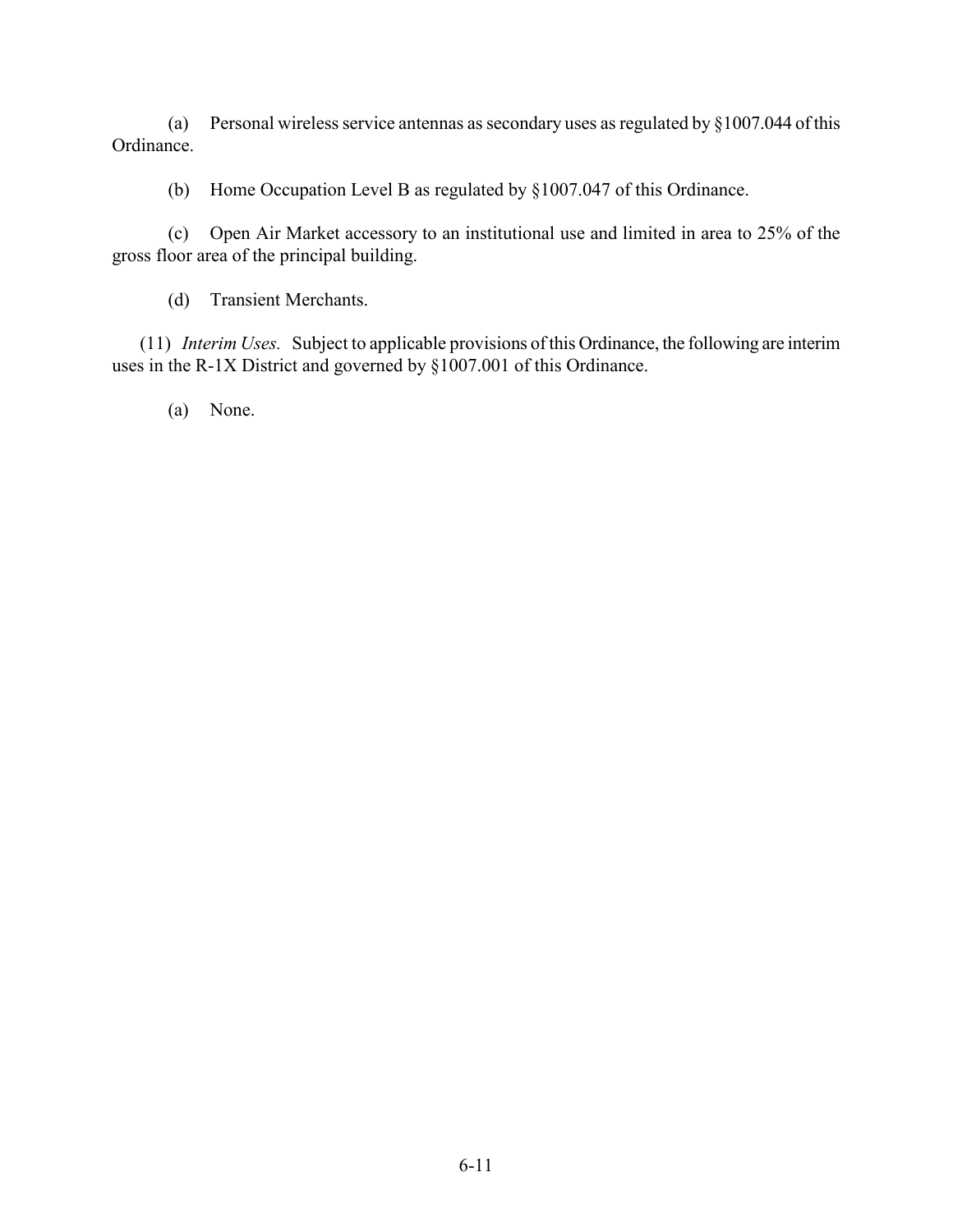# THIS PAGE INTENTIONALLY LEFT BLANK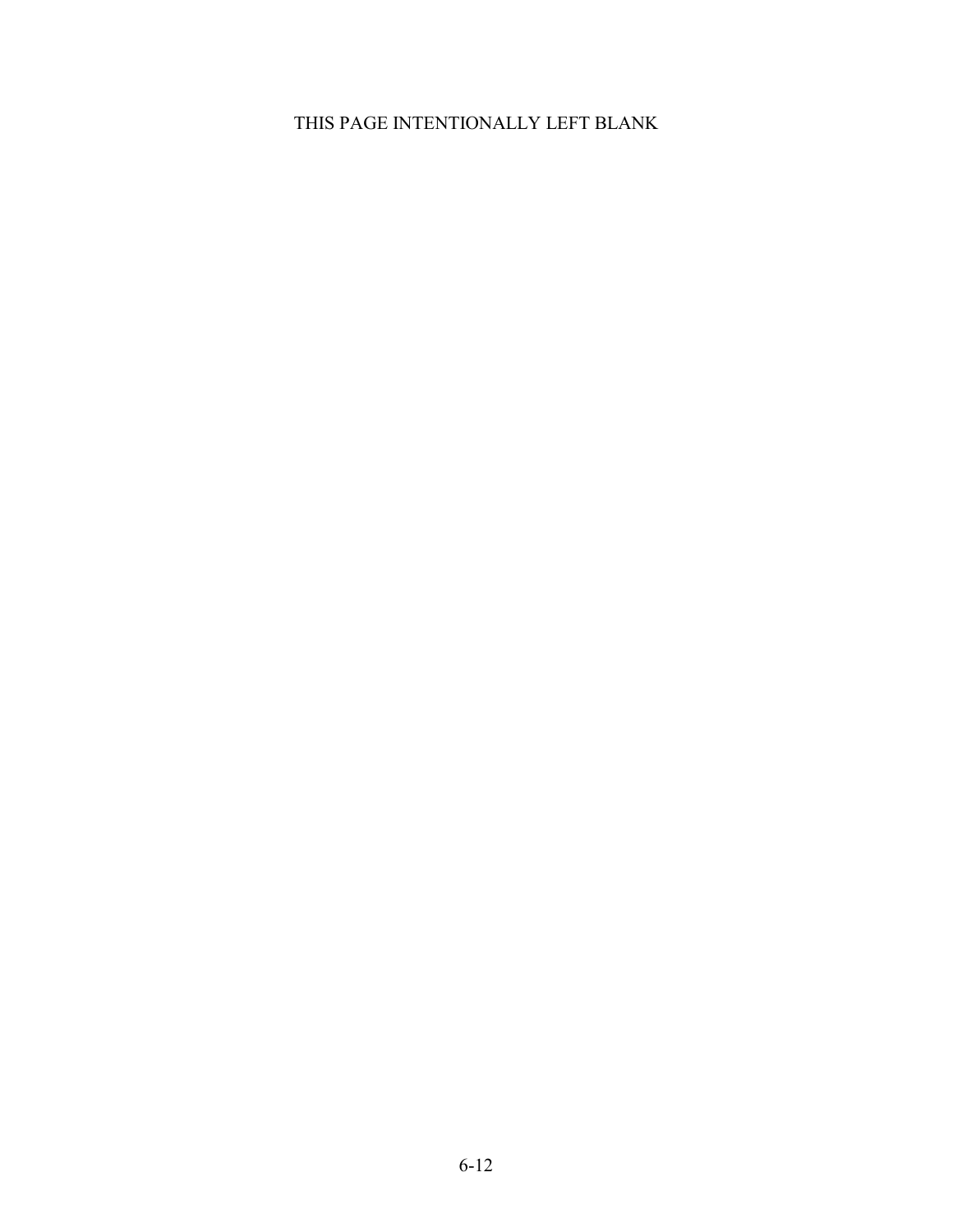**§ 1007.092** Left blank intentionally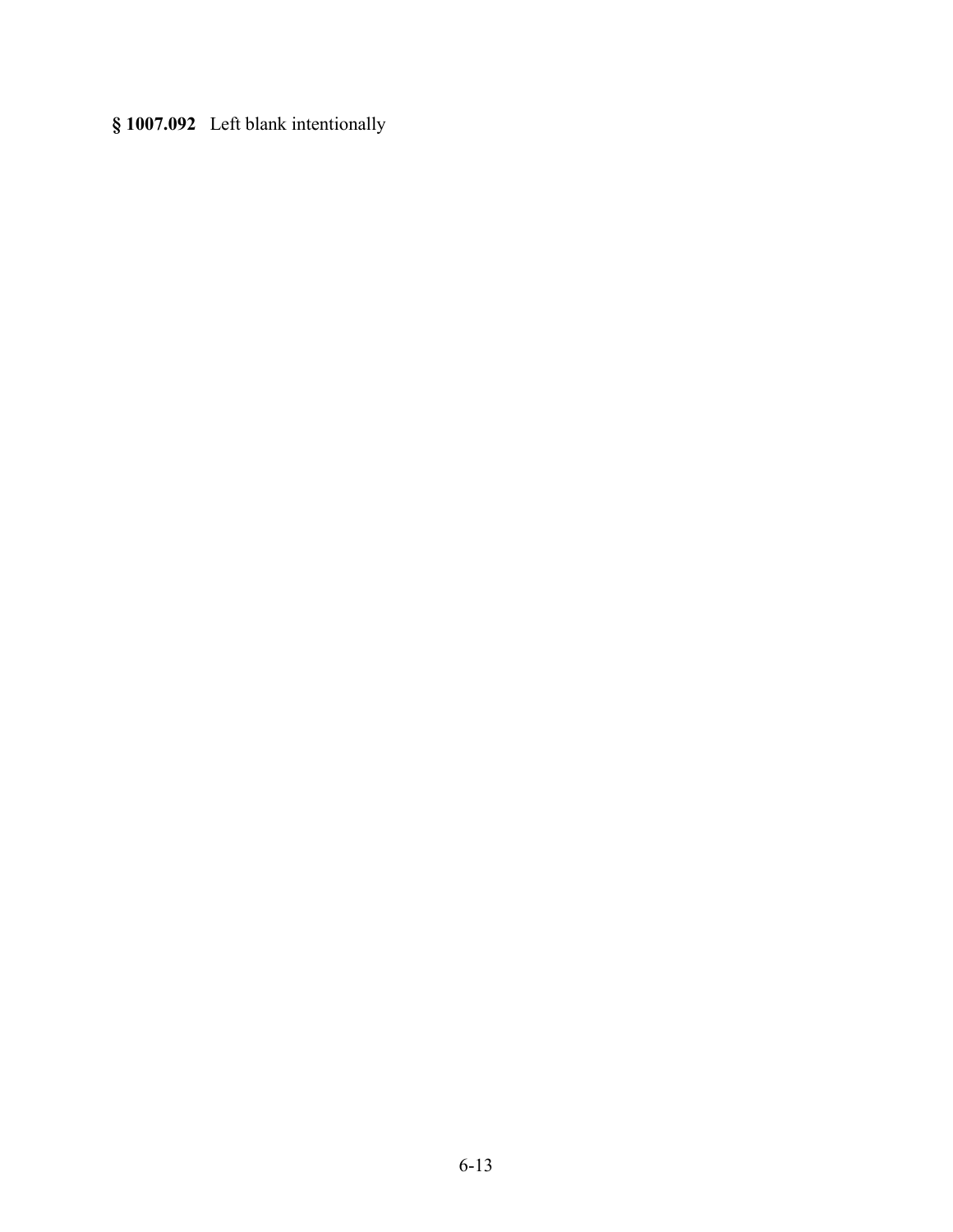# THIS PAGE INTENTIONALLY LEFT BLANK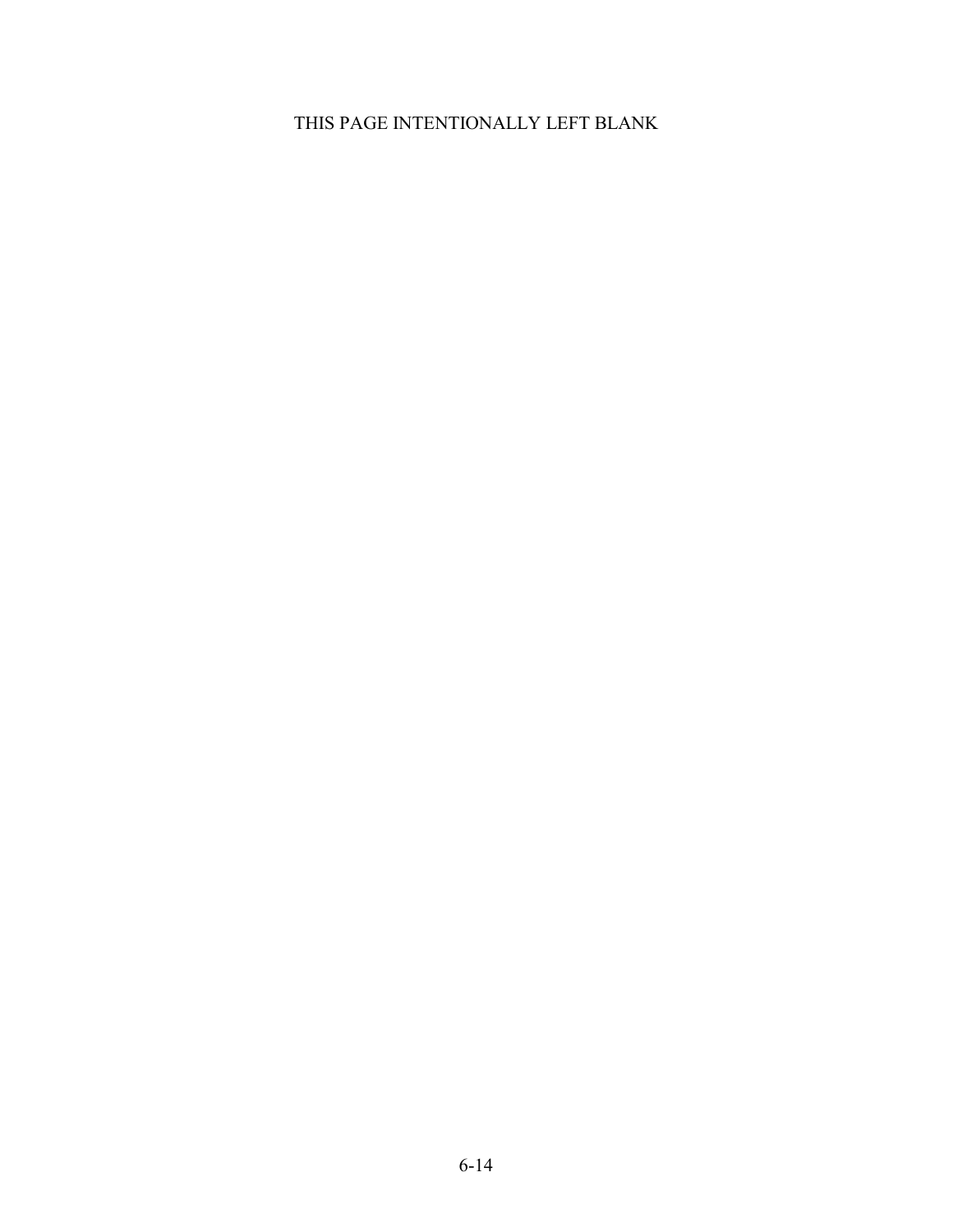#### **§ 1007.093 R-2, TWO FAMILY RESIDENTIAL DISTRICT.**

(1) *Purpose.* This district is intended to provide a residential atmosphere for those persons desiring a single family neighborhood with a suburban density. This district is intended for development of single and two family detached homes on lots served with public sewer and water: no land shall be zoned R-2 unless the site is within the MUSA and city sanitary sewer and city water are available. Land to be zoned R-2 shall be served with public sanitary sewer and water; shall be in a Low Density Residential or Medium Density Residential land use category according to the comprehensive plan; and development density shall be consistent with the land use category

## (2) *Lot and Yard Requirements.*

(a) *Minimum Lot Size.* Lot size shall consist of contiguous buildable land as defined by §1007.001 (2).

- 1. *Two Family.* 
	- a. *Base Lots.* Fifteen thousand (15,000) square feet.
	- b. *Unit Lots.* Seven thousand five hundred (7,500) square feet.
- 2. *Single Family.* Seven thousand five hundred (7,500) square feet.
- (b) *Minimum Lot Width.*
	- 1. *Two Family.* 
		- a. *Base Lots.* One hundred (100) feet.
		- b. *Unit Lots.* Fifty (50) feet.
	- 2. *Single Family.* 
		- a. *Interior Lots.* Sixty (60) feet.
		- b. *Corner Lots.* Eighty (80) feet.
- (c) *Minimum Lot Depth.* One hundred twenty-five (125) feet.
	- 1. *Double Frontage Lots.* One hundred thirty-five (135) feet.
- (d) *Building Setbacks.* 
	- 1. *From Streets (Principal and Accessory Buildings).*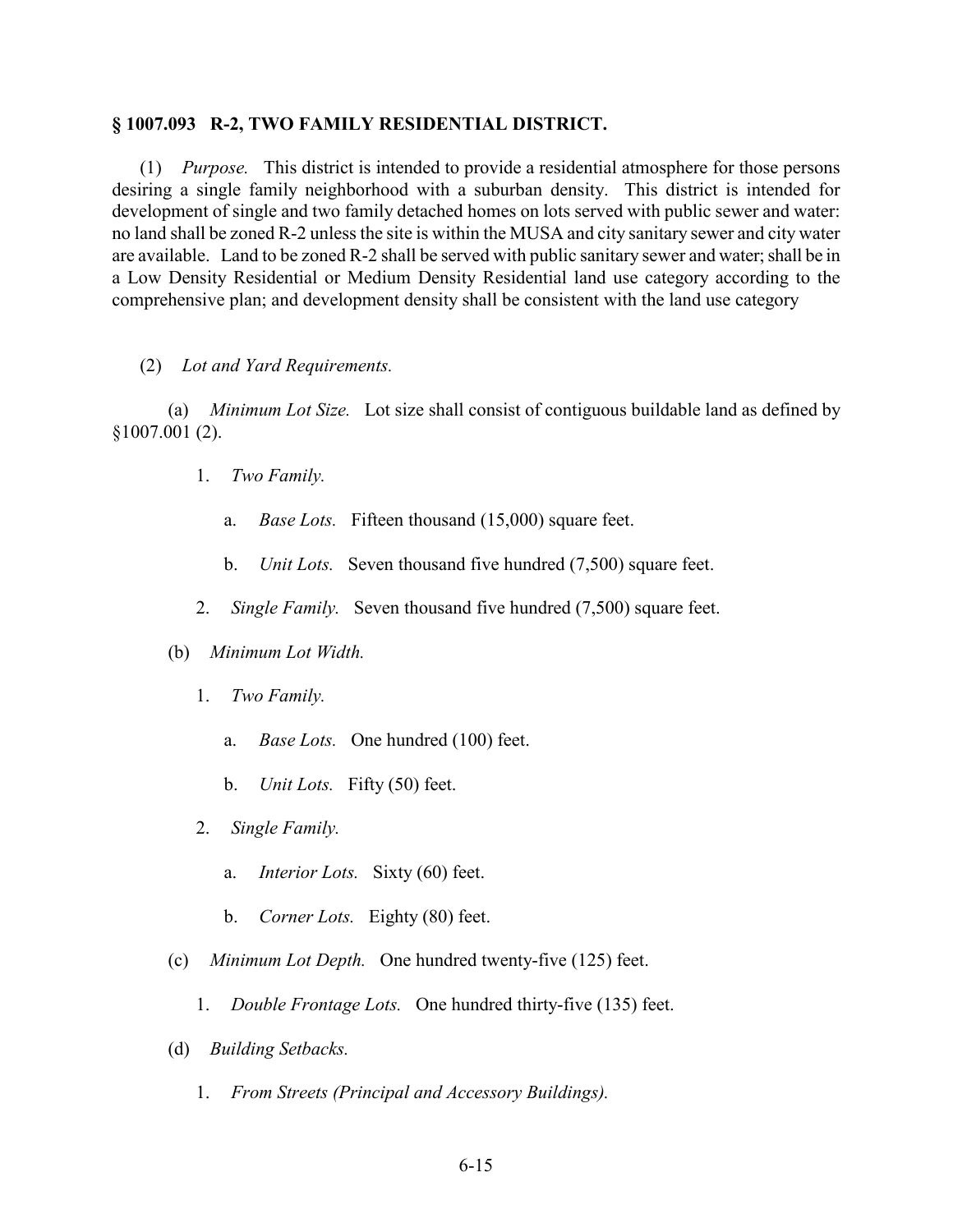- a. *Local Street.* Twenty-five (25) feet.
- b. *Collector or Arterial Street.* Forty (40) feet.
- 2. *Rear Yard.*
	- a. *Principal Building.* Twenty-five (25) feet.
	- b. *Accessory Building.* Five (5) feet.
- 3. *Side Yard.*
	- a. *Principal Building.* Ten (10) feet.
	- b. *Accessory Building.* Five (5) feet.

4. *Zero Lot Line.* Side yard setback requirements shall not be applied to a common wall of a two family dwelling unit.

(e) *Buffer.* Where a side or rear lot line abuts a collector or arterial street a fifteen (15) foot wide buffer shall be provided in accordance with §1007.043 (17).

(3) *Impervious Surface Coverage Area.* The impervious surface of the property shall not exceed forty percent (40%) in a Low Density Residential land use area, or fifty percent (50%) in a Medium Density Residential land use area.

(4) *Building Design Standards.* 

(a) *Floor Area.* The minimum footprint area, less garage area, for single and two family dwelling units shall be as follows:

| 1. | Single Family Dwellings.       |                     |
|----|--------------------------------|---------------------|
|    | 3 Bedroom Rambler              | $1,050$ square feet |
|    | 2 Bedroom Rambler              | $1,010$ square feet |
|    | $1-1/2$ Story                  | 980 square feet     |
|    | Split Foyer/Entry              | 980 square feet     |
|    | Split Level $-3$ level minimum | 980 square feet     |
|    | Two Story                      | 850 square feet     |

2. *Two Family Dwellings.* Eight hundred (800) square feet first floor above grade, plus one hundred (100) additional square feet for each bedroom.

(b) All dwellings without basements in this district shall be required to provide an additional one hundred (100) square feet of floor area to house utilities.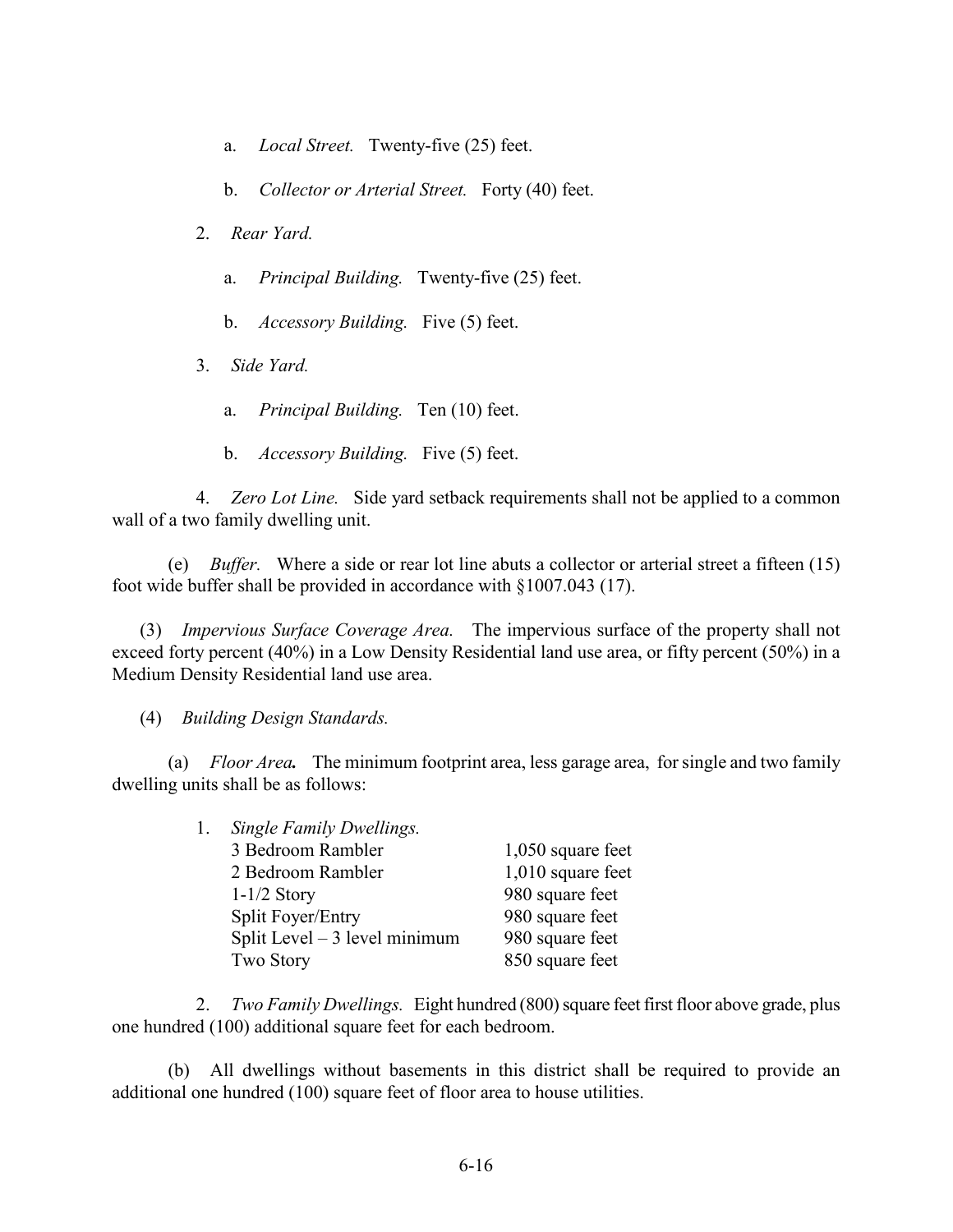(c) Garages. All single family dwellings shall have a double garage and shall comply with the following:

- and
- 1. Compliance with the Building Type and Construction Standards of §1007.043 (2),

2. All garages, except side or rear loaded garages, shall not protrude forward of the front wall of the house, unless the house includes a front porch that is unenclosed, a minimum of 8 feet in depth, and extends across 100 percent of the front façade of the house. The garage shall then not protrude forward of the front porch, and

3. If the garage door faces the street, the length of the garage wall facing the street shall not be greater than fifty percent (50%) of the length of the entire front facade of the structure; except on houses that comply with all of the following conditions:

a. The second floor living space extends over the two-car portion of the garage; and

b. The garage doors are decorative and have a strip of windows; and

c. Garages in excess of two stalls shall be broken up so the additional stalls are recessed four feet from the main garage façade; and

d. Garage width does not exceed 32 feet.

(d) All dwellings shall comply with the Design and Construction Standards of §1007.043 (2).

(5) *Height Regulations.* No two family dwelling shall hereafter be erected or structurally altered to exceed thirty-five (35) feet in height.

(6) *Sanitary Sewer.* No R-2 subdivision creating a lot of less than ten (10) acres shall be permitted in this district without public sanitary sewer and water.

(7) *Permitted Uses.* In the R-2 District, no building or land shall be used and no building shall be erected, converted or structurally altered unless otherwise provided herein, except for one or more of the following uses:

(a) Day care facilities serving sixteen (16) or fewer persons.

(b) Governmental and public regulated utility buildings and structures necessary for the health, safety, and general welfare of the City.

(c) Public parks.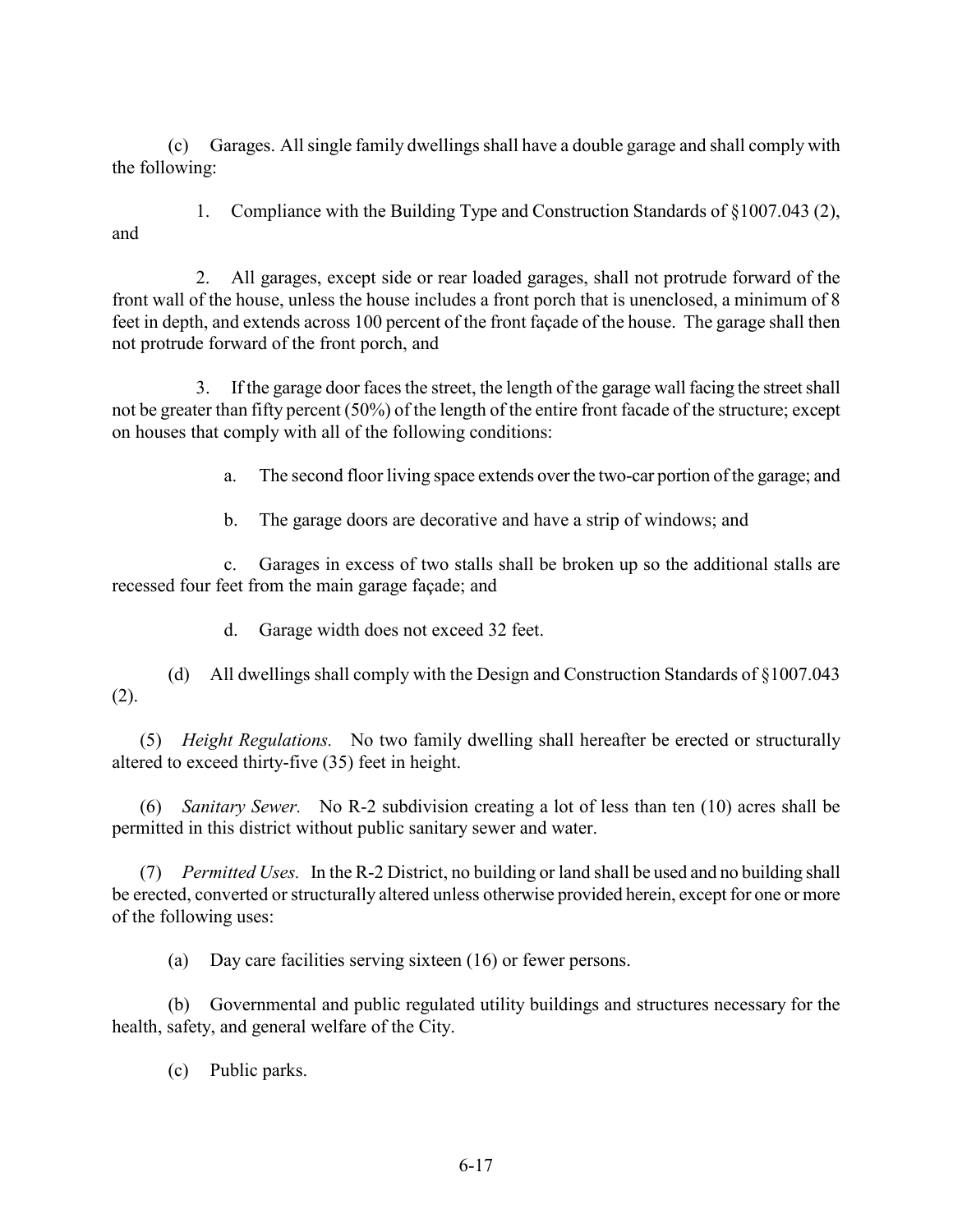(d) Single family detached dwellings.

(e) State licensed residential care facility serving sixteen (16) or fewer persons.

(f) Two family dwellings.

(g) Community Gardens operated by the city.

(8) *Accessory Uses.* Subject to applicable provisions of this Ordinance, the following are permitted accessory uses in the R-2 District:

(a) Accessory buildings including garages, tool houses, sheds and similar buildings for storage of domestic supplies and equipment, as regulated by §1007.043 (4) of this Ordinance.

(b) Accessory apartments within single family homes as regulated by §1007.048 of this Ordinance.

(c) Fences per §1007.043 (18) of this Ordinance.

(d) Home occupation Level A as regulated by §1007.047 of this Ordinance.

(e) Non-commercial greenhouses provided they do not exceed two hundred (200) square feet in area.

(f) Parking and car ports for licensed and operable passenger cars and trucks.

 $(g)$  Radio and television receiving antennas, satellite dishes, TVROs three (3) meters or less in diameter, short-wave radio dispatching antennas, or those necessary for the operation of electronic equipment including radio receivers, ham radio transmitters and television receivers as regulated by §1007.054 of this Ordinance.

(h) Parking of recreational vehicles and equipment per §1007.044 (11) of this Ordinance.

(i) Signs as regulated by Chapter 1010 of the City Code.

(j) Swimming pools, sport courts, and other recreational facilities which are operated for the use of the residents of the principal use and their guests as regulated by §1007.043 (4). This does not include racing/riding courses for off-road vehicles.

(9) *Conditional Uses.* The following are conditional uses in the R-2 District: These uses require a conditional use permit based on the criteria and procedures outlines in §1007.001 of this Ordinance.

(a) Commercial outdoor recreational areas including golf courses, country clubs, driving ranges, swimming pools, and similar facilities provided that: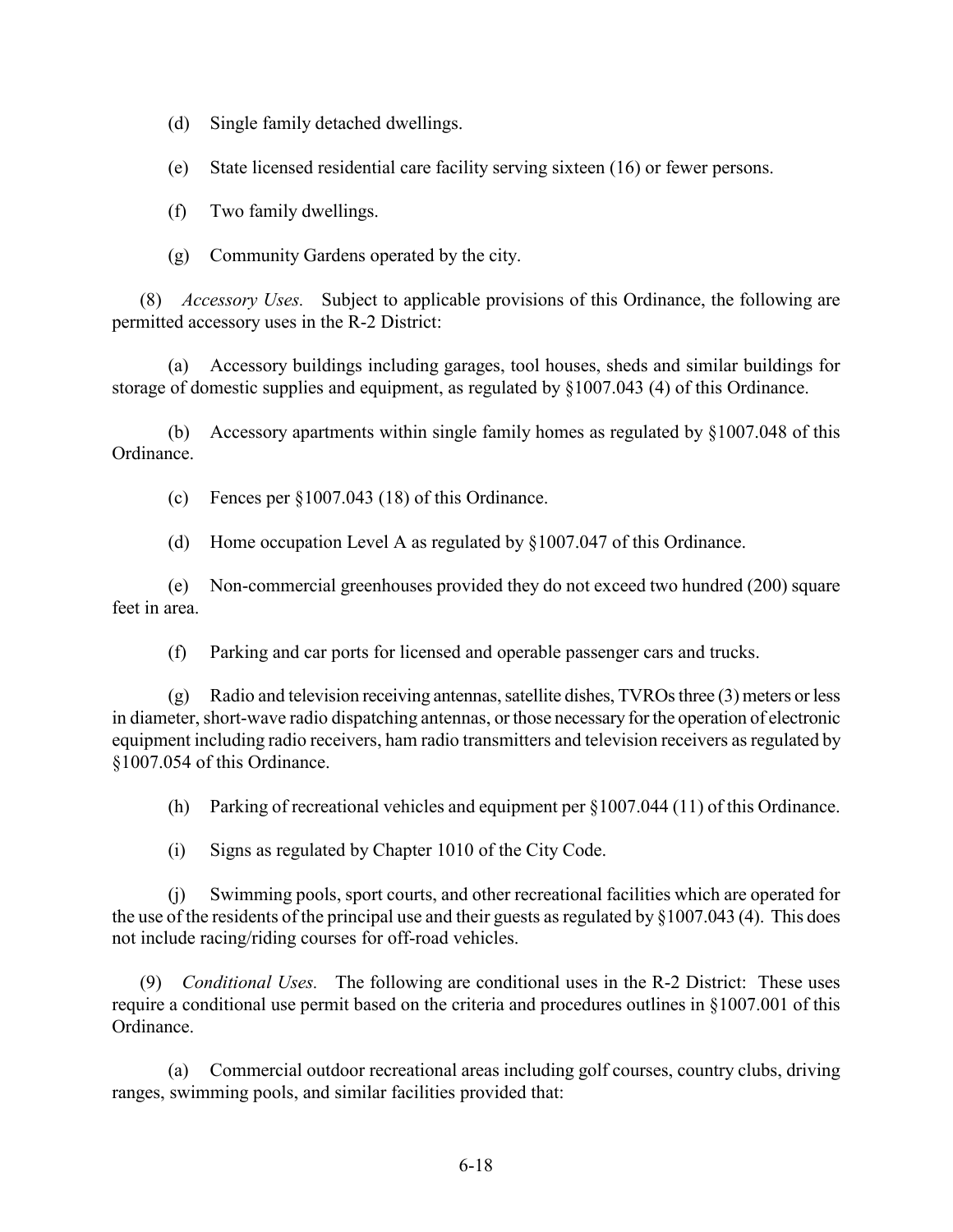1. The principal use, function or activity is open, outdoor in character.

2. Not more than five (5) percent of the land area of the site be covered by buildings or structures.

3. When abutting a residential use and a residential use district, the property is screened and landscaped in compliance with §1007.043 (17) of this Ordinance.

4. The site shall be accessed via a collector street or arterial street.

(b) Day care facilities serving more than sixteen (16) persons provided that:

1. Such day care facility has access to municipal sewer and water or has adequate private sewer and water to protect the health and safety of all persons who occupy the facility.

2. Screening is provided along shared property boundaries. Such required fencing and screening shall comply with the applicable provisions of §1007.043 (17) of this Ordinance.

3. All day care facility operations comply with the minimum requirements of the Minnesota Department of Health and Human Services regulations, as may be amended.

(c) Public, educational, and religious buildings, public or semi-public recreational buildings and neighborhood or community centers limited to nursery, elementary, junior high and senior high schools; and religious institutions such as churches, chapels, temples, mosques, and synagogues provided that:

1. Side yard setbacks shall not be less than fifty (50) feet.

2. Adequate screening from abutting residential uses and landscaping is provided in compliance with §1007.043 (17) of this Ordinance.

3. Adequate off-street parking and access is provided on the site or on lots directly abutting directly across a public street or alley to the principal use in compliance with §1007.044 (4) of this Ordinance and that such parking is adequately screened and landscaped from surrounding and abutting residential uses in compliance with §1007.043 (17) of this Ordinance.

(d) Home Occupation Level C as regulated by §1007.047 of this Ordinance.

(10) *Uses by Administrative Permit.* Subject to applicable provisions of this Ordinance, the following uses are allowed by administrative permit, as may be approved by the Zoning Administrator:

(a) Personal wireless service antennas as secondary uses as regulated by §1007.054 of this Ordinance.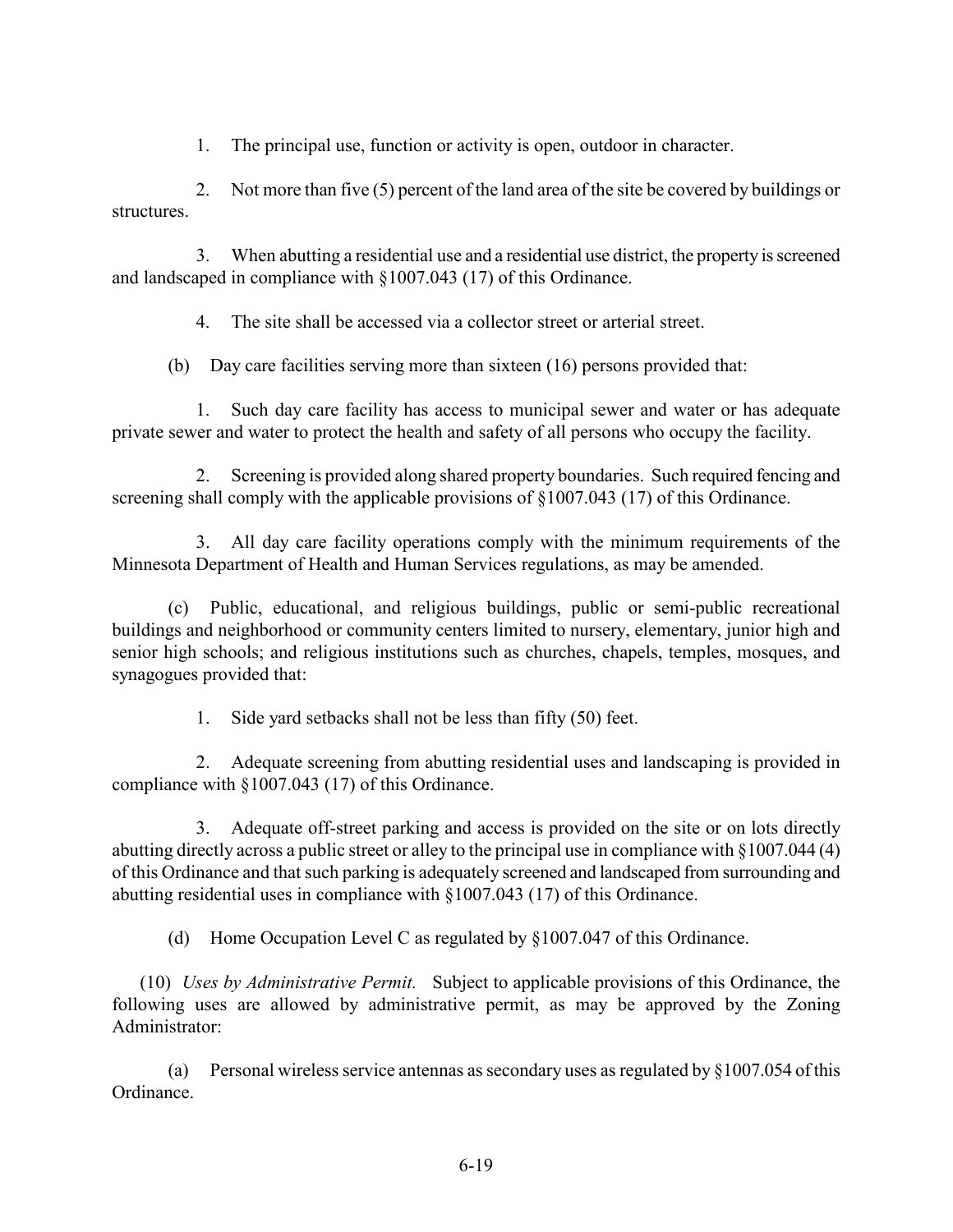(b) Home Occupation Level B as regulated by §1007.047 of this Ordinance.

(c) Open Air Market accessory to an institutional use and limited in area to 25% of the gross floor area of the principal building.

(d) Transient Merchants.

(11) *Interim Uses.* Subject to applicable provisions of this Ordinance, the following are interim uses in the R-2 District and governed by §1007.016 of this Ordinance:

(a) None.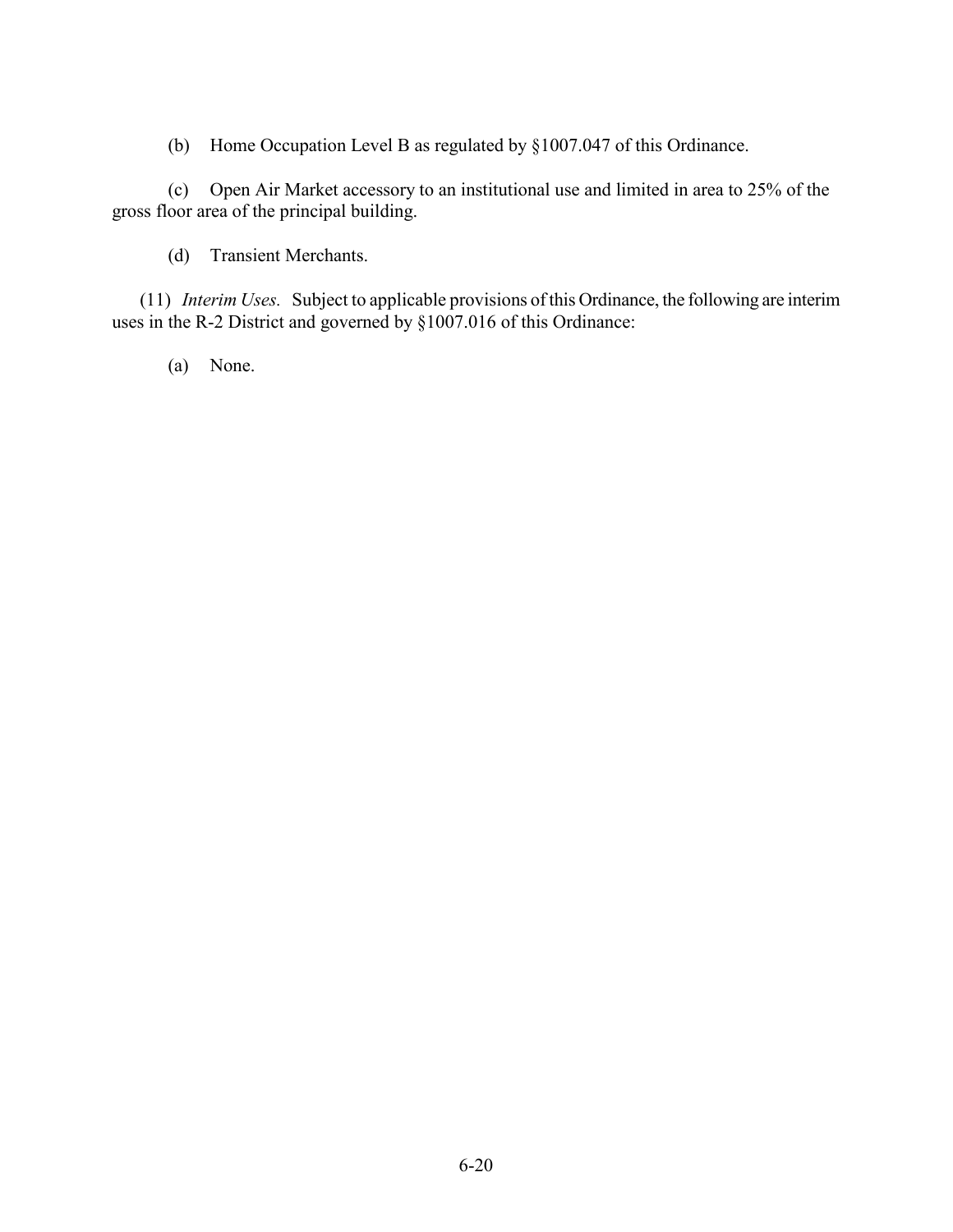#### **§ 1007.094 R-3, MEDIUM DENSITY RESIDENTIAL DISTRICT.**

(1) *Purpose.* This district is intended to provide setting for multiple family structures of up to eight (8) dwelling units per building in areas that have good thoroughfare access, have proper relationship to other uses, and are accessible to major activity centers, recreation areas and shopping areas. Land to be zoned R-3 shall be served with public sanitary sewer and water; shall be in a Medium Density Residential land use category according to the comprehensive plan; and development density shall be consistent with that land use category.

(2) *Lot and Yard Requirements.*

(a) *Minimum Lot Size.* Lot size shall consist of contiguous buildable land as defined by §1007.001 (2).

1. *Base Lots.*

a. *Two Family Dwellings.* Fourteen thousand (14,000) square feet.

(b) *Townhomes and Other Multiple Family Dwellings.* Twenty four thousand (24,000) square feet.

- (c) *Minimum Lot Width.* 
	- 1. *Base Lots.* One hundred (100) feet.
- (d) *Minimum Lot Depth.* There is no minimum lot depth in the R-3 zoning district.
- (e) *Building Setbacks.* 
	- 1. *From Streets (Principal and Accessory Buildings).*
		- a. *Residential Street.* Thirty (30) feet.
		- b. *Collector or Arterial Street.* Forty (40) feet.
		- c. *Parking Lot from street.* Fifteen (15) feet.
	- 2. *Rear Yard.*
		- a. *Principal Building.* Thirty (30) feet.
		- b. *Accessory Building.* Five (5) feet.
		- c. *Parking Lot.* Five (5) feet.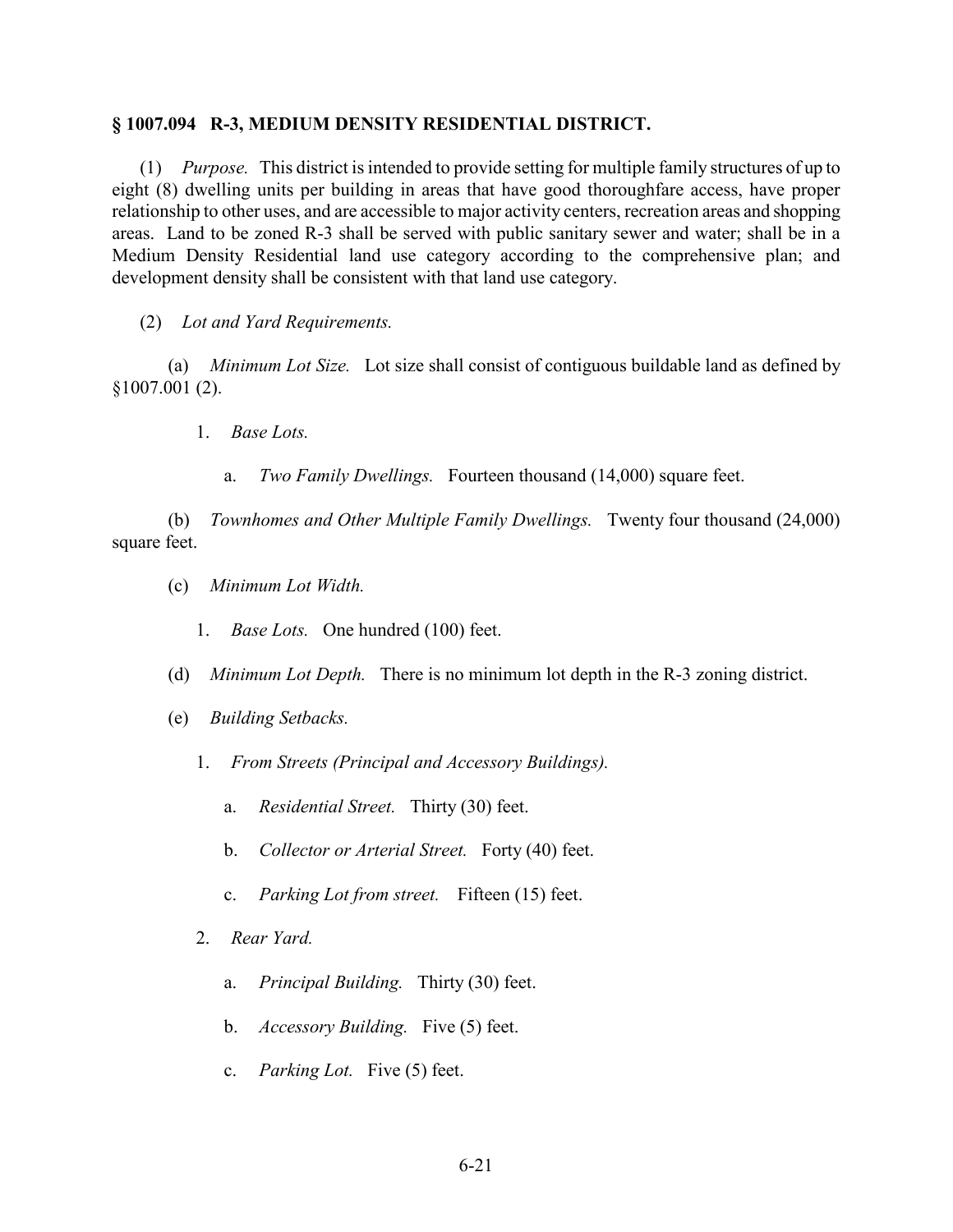3. *Side Yard.*

a. *Principal Building.* Ten (10) feet.

b. *Accessory Building.* Five (5) feet.

c. *Parking Lot.* Five (5) feet.

4. *Zero Lot Line.* Side yard setback requirements shall not be applied to a common wall of multi-family dwelling units.

5. *From Low Density Residential.* Principal buildings shall be a minimum of thirty-five (35) feet from any land guided for low density residential.

(f) *Buffer.* Where a side or rear lot line abuts land guided for low density residential, a collector street, or an arterial street a twenty (20) foot wide buffer shall be provided in accordance with §1007.043 (17).

(3) *Impervious Surface Coverage Area.* The impervious surface of the property shall not exceed fifty percent (50%) in a Medium Density Residential land use area, or sixty-five percent (65%) in a High Density Residential land use area.

(4) *Building Design Standards.* 

(a) Floor Area**.** The minimum livable floor area for each multiple family dwelling unit shall be seven hundred (700) square feet plus one hundred (100) additional square feet for each bedroom.

(b) Utility Area. Dwellings with dedicated individual access shall be required to provide an additional one hundred (100) square feet of floor area to house utilities, unless a basement is present. Dwellings with shared access shall be required to provide adequate floor area within the building to house utilities.

(c) All dwelling units shall have parking provided in accordance with §1007.044 (6).

(d) All dwellings shall comply with the Design and Construction Standards of §1007.043 (2).

(5) *Height Regulations.* No building shall be erected or structurally altered to exceed the height of the greater of three stories or thirty-six (36) feet in height except as allowed by §1007.043 (3).

(6) *Sanitary Sewer*. No R-3 subdivision creating a lot of less than ten (10) acres shall be permitted in this district without public sanitary sewer and water.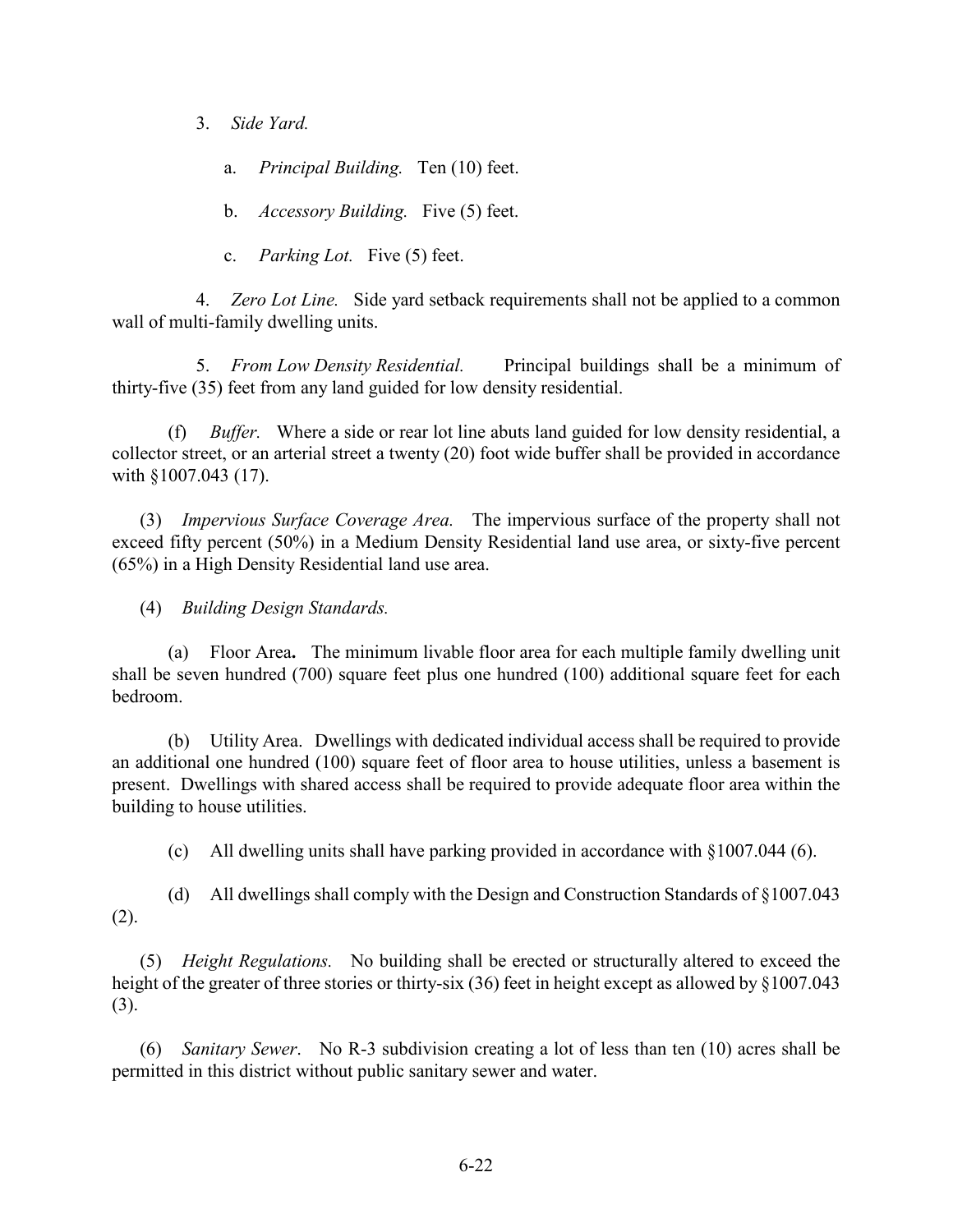(7) *Permitted Uses.* In the R-3 District, no building or land shall be used and no building shall be erected, converted or structurally altered unless otherwise provided herein, except for one or more of the following uses:

(a) Day care facilities serving sixteen (16) or fewer persons.

(b) Governmental and public regulated utility buildings and structures necessary for the health, safety and general welfare of the City.

(c) Multiple dwellings containing eight (8) units or less.

- (d) Public parks.
- (e) State licensed residential care facility serving sixteen (16) or fewer persons.
- (f) Townhomes and quadraminiums.
- (g) Two family dwellings.
- (h) Community Gardens operated by the city.

(8) *Accessory Uses.* Subject to applicable provisions of this Ordinance, the following are permitted accessory uses in the R-3 District:

Accessory buildings including garages, tool houses, sheds and similar buildings for storage of domestic supplies and equipment, as regulated by §1007.043 (4) of this Ordinance.

(b) Fences per §1007.043 (18) of this Ordinance.

(c) Home occupation Level A as regulated by §1007.047 of this Ordinance.

(d) Non-commercial greenhouses provided they do not exceed two hundred (200) square feet in area.

(e) Parking and car ports for licensed and operable passenger cars and trucks.

(f) Radio and television receiving antennas, satellite dishes, TVROs three (3) meters or less in diameter, short-wave radio dispatching antennas, or those necessary for the operation of electronic equipment including radio receivers, ham radio transmitters and television receivers as regulated by §1007.054 of this Ordinance.

(g) Parking of recreational vehicles and equipment per §1007.044 (11) of this Ordinance.

(h) Signs as regulated by Chapter 1010 of the City Code.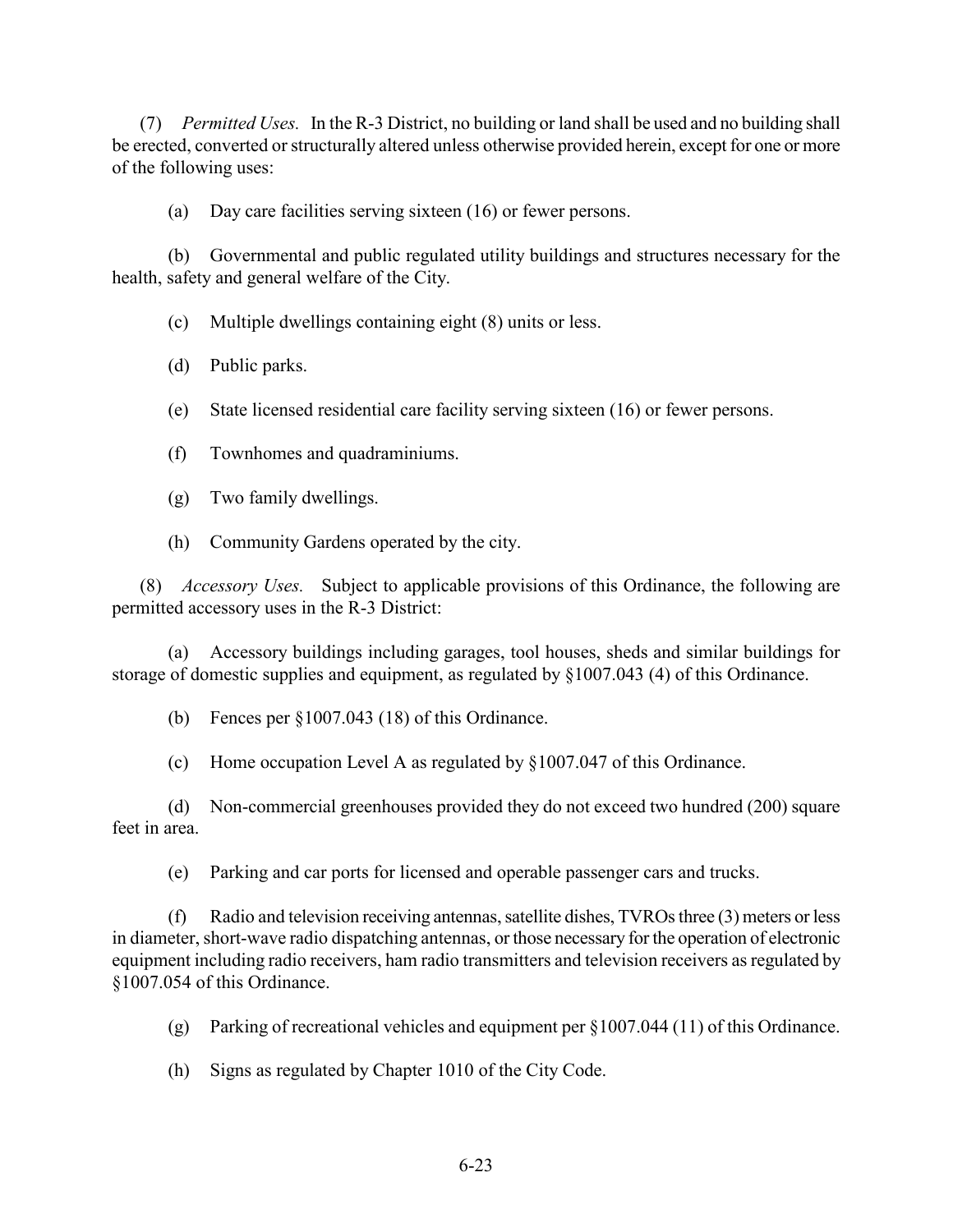(i) Swimming pools, sport courts, and other recreational facilities which are operated for the use of the residents of the principal use and their guests as regulated by §1007.043 (4). This does not include racing/riding courses for off-road vehicles.

(9) *Conditional Uses.* The following are conditional uses in the R-3 District: These uses require a conditional use permit based upon the criteria and procedures outlined in §1007.001 of this Ordinance.

(a) Commercial outdoor recreational areas including golf courses, country clubs, driving ranges, swimming pools, and similar facilities provided that:

1. The principal use, function or activity is open, outdoor in character.

2. Not more than five (5) percent of the land area of the site be covered by buildings or structures.

3. When abutting a residential use and a residential use district, the property is screened and landscaped in compliance with §1007.043 (17) of this Ordinance.

4. The site shall be accessed via a collector street or arterial street.

(b) Day care facilities serving more than sixteen (16) persons provided that:

1. Such day care facility has access to municipal sewer and water or has adequate private sewer and water to protect the health and safety of all persons who occupy the facility.

2. Screening is provided along shared property boundaries. Such required fencing and screening shall comply with the applicable provisions of §1007.043 (17) of this Ordinance.

3. All day care facility operations comply with the minimum requirements of the Minnesota Department of Health and Human Services regulations, as may be amended.

(c) Public, educational and religious buildings, public or semi-public recreational buildings and neighborhood or community centers limited to nursery, elementary, junior high and senior high schools; and religious institutions such as churches, chapels, temples, mosques, and synagogues provided that:

1. Side yard setbacks shall not be less than fifty (50) feet.

2. Adequate screening from abutting residential uses and landscaping is provided in compliance with §1007.043 (17) of this Ordinance.

3. Adequate off-street parking and access is provided on the site or on lots directly abutting or directly across a public street or alley to the principal use in compliance with §1007.044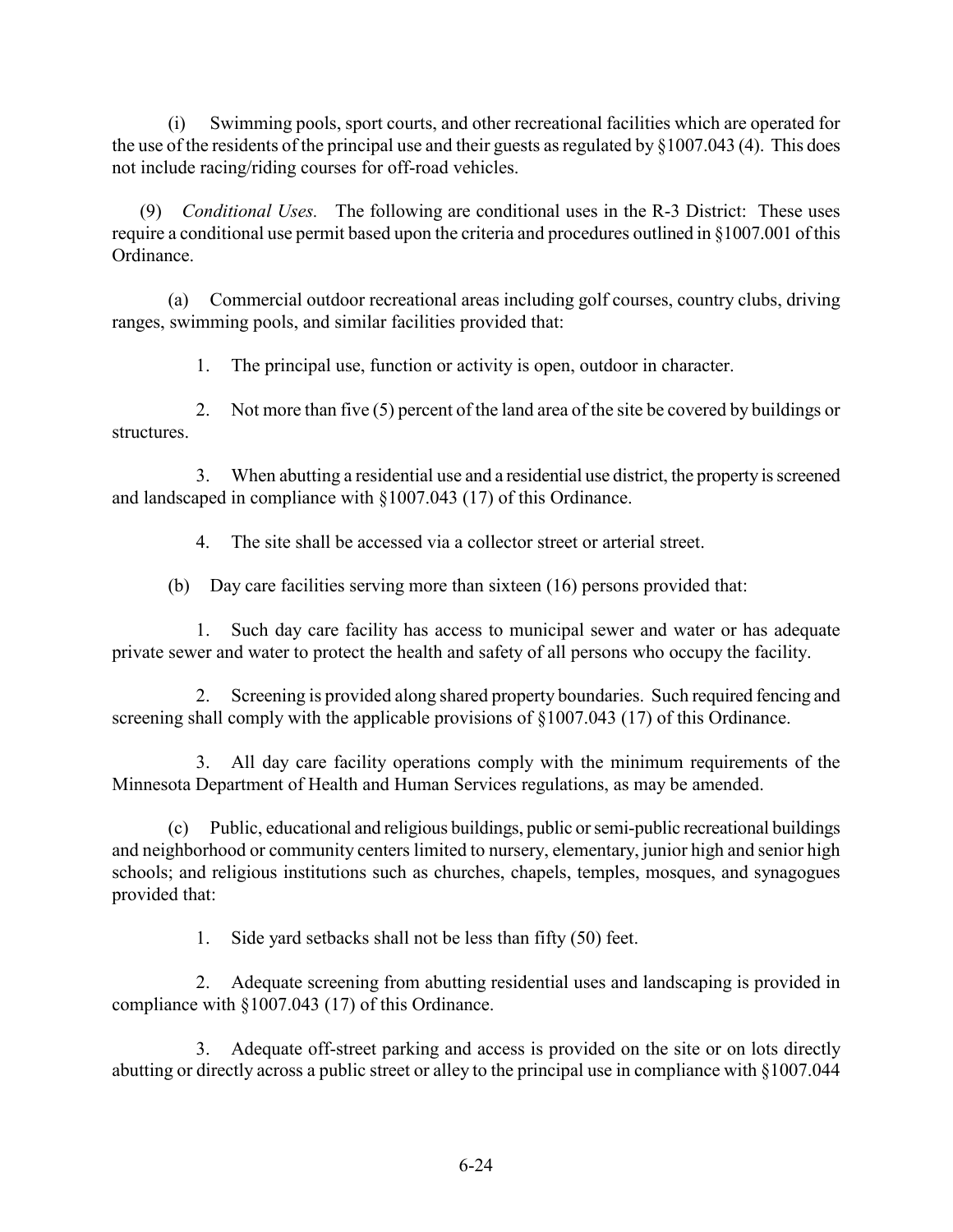of this Ordinance and that such parking is adequately screened and landscaped from surrounding and abutting residential uses in compliance with §1007.043 (17) of this Ordinance.

(d) Home Occupation Level C as regulated by §1007.047 of this Ordinance.

(10) *Uses by Administrative Permit.* Subject to applicable provisions of this Ordinance, the following uses are allowed by administrative permit, as may be approved by the Zoning Administrator:

(a) Personal wireless service antennas as secondary uses as regulated by §1007.054 of this Ordinance.

(b) Home Occupation Level B as regulated by §1007.047 of this Ordinance.

(c) Open Air Market accessory to an institutional use and limited in area to 25% of the gross floor area of the principal building.

(d) Transient Merchants.

(11) *Interim Uses.* Subject to applicable provisions of this Ordinance, the following are interim uses in the R-3 District and governed by §1007.017 of this Ordinance.

(a) None.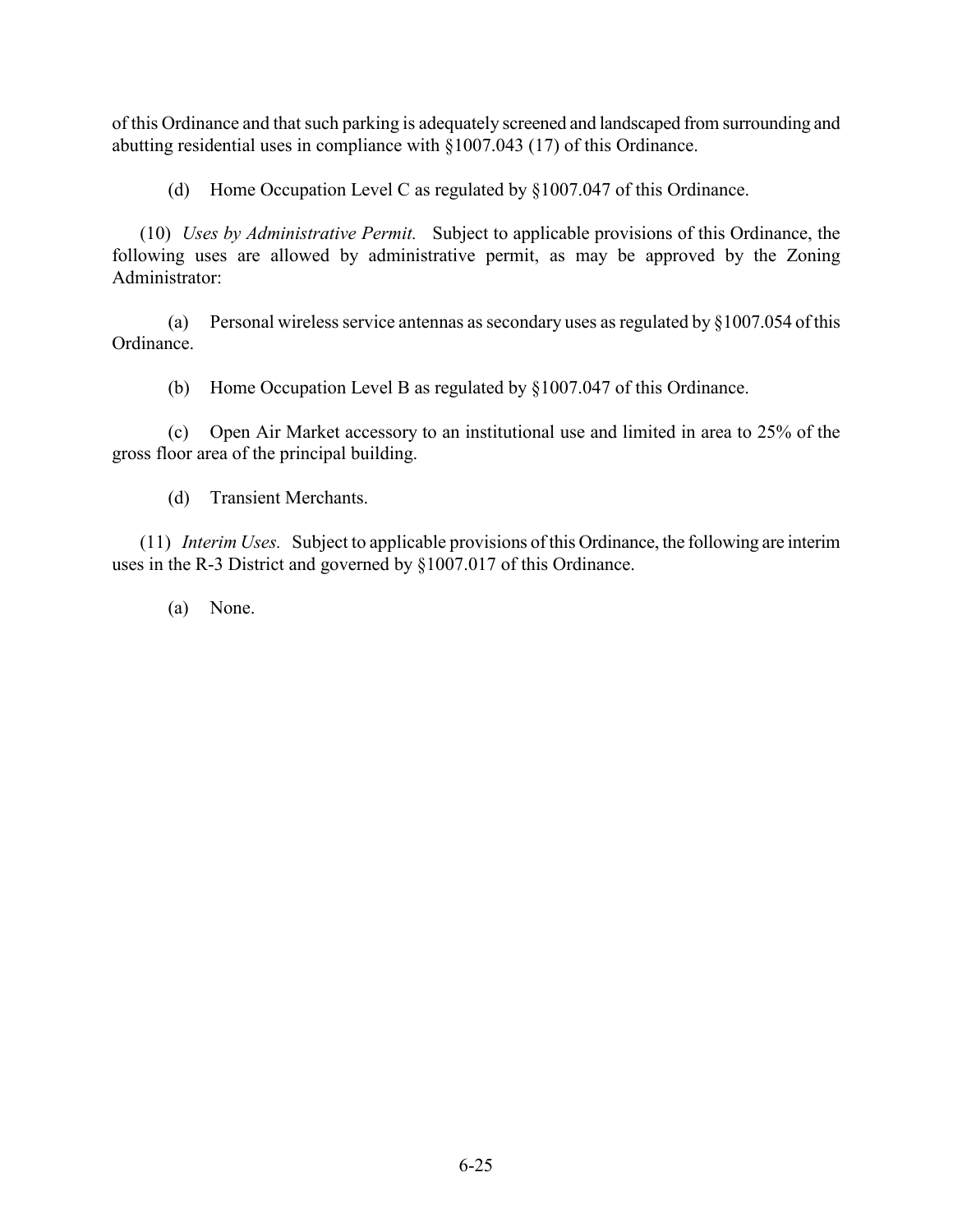# THIS PAGE INTENTIONALLY LEFT BLANK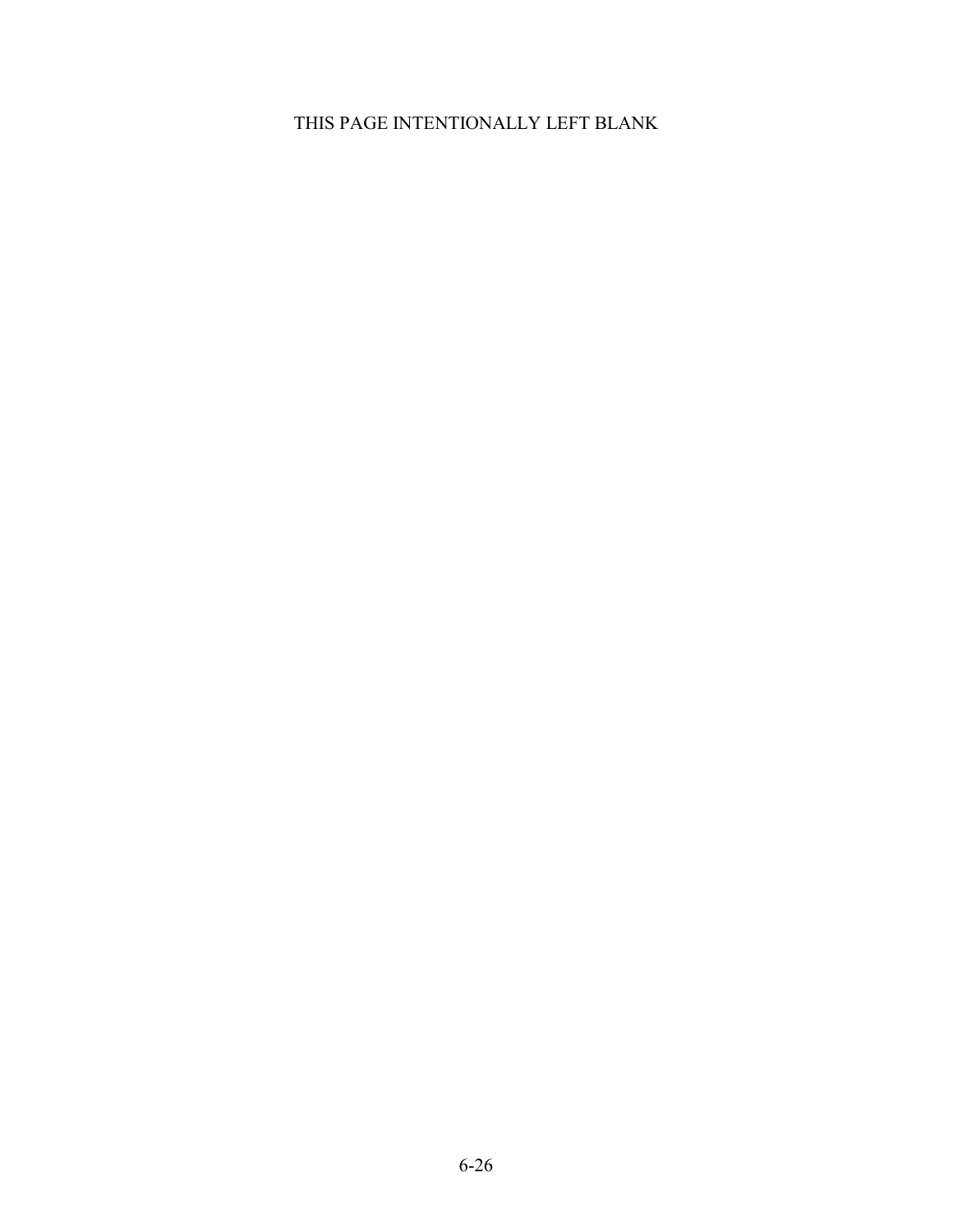## **§ 1007.095 R-4, HIGH DENSITY RESIDENTIAL DISTRICT.**

(1) *Purpose.* This district is intended to provide setting for multiple family housing in areas that have good thoroughfare access, have proper relationship to other uses, and are accessible to major activity centers, recreation areas and shopping areas. Land to be zoned R-4 shall be served with public sanitary sewer and water; shall be in a High Density Residential land use category according to the comprehensive plan; and development density shall be consistent with that land use category.

(2) *Lot and Yard Requirements.*

(a) *Minimum Lot Size.* Lot size shall consist of contiguous buildable land as defined by §1007.001 (2).

- 1. *Base Lots.*
	- a. *Two Family.* Twelve thousand (12,000) square feet.

b. *Townhome/Quadraminium and Other Multiple Family Dwellings*. Twenty thousand (20,000) square feet.

- (b) *Minimum Lot Width.* 
	- 1. *Base Lots.* One hundred (100) feet.
- (c) *Minimum Lot Depth.* There is no minimum lot depth in the R-4 zoning district.
- (d) *Building Setbacks.* 
	- 1. *From Streets.*
		- a. *Residential Street.* Thirty (30) feet.
		- b. *Collector or Arterial Street.* Forty (40) feet.
		- c. *Parking Lot From Street.* Fifteen (15) feet.
	- 2. *Rear Yard.*
		- a. *Principal Building.* Thirty (30) feet.
		- b. *Accessory Building.* Five (5) feet.
		- c. *Parking Lot.* Five (5) feet.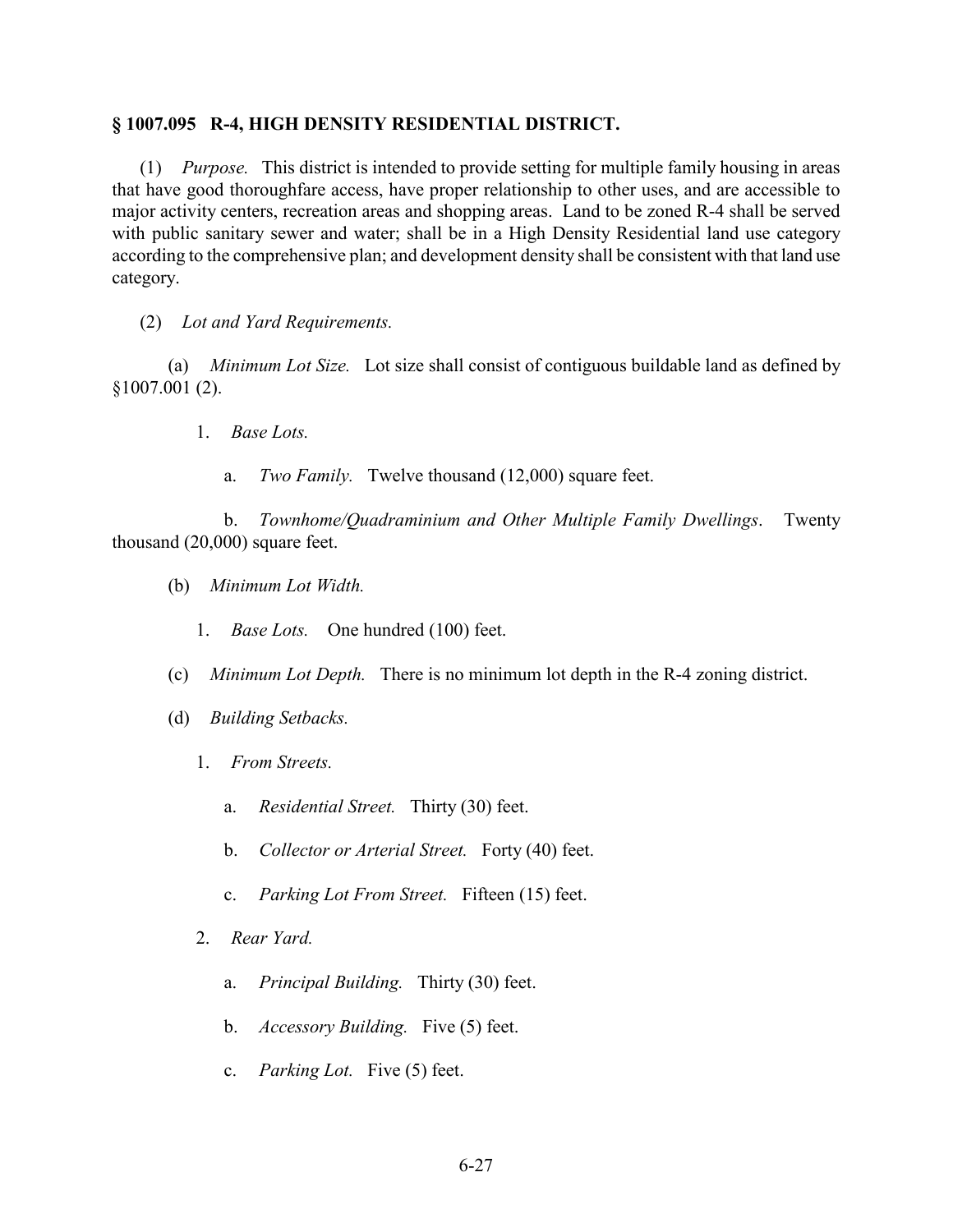3. *Side Yard.*

a. *Principal Building.* Twenty (20) feet.

b. *Accessory Building.* Five (5) feet.

c. *Parking Lot.* Five (5) feet.

4. *Zero Lot Line.* Side yard setback requirements shall not be applied to a common wall of multi-family dwelling units.

5. *From Low Density Residential District.* Principal buildings shall be a minimum of thirty-five (35) feet from any land guided for low density residential.

(e) *Buffer.* Where a side or rear lot line abuts land guided for low density residential, a collector street, or an arterial street a fifteen (20) foot wide buffer shall be provided in accordance with §1007.043 (17).

(3) *Impervious Surface Coverage Area.* The impervious surface of the property shall not exceed sixty-five percent (65%).

(4) *Building Design Standards.* 

(5) *Floor Area.* The minimum livable floor area for each multiple family dwelling unit shall be seven hundred (700) square feet plus one hundred (100) additional square feet for each bedroom.

(6) *Utility Area*. Dwellings with dedicated individual access shall be required to provide an additional one hundred (100) square feet of floor area to house utilities, unless a basement is present. Dwellings with shared access shall be required to provide adequate floor area within the building to house utilities.

(7) All dwellings shall provide parking in accordance with §1007.044 (11).

(8) All dwellings shall comply with the Design and Construction Standards of §1007.043 (2).

(9) *Height Regulation.* No building shall be erected or structurally altered to exceed forty-five (45) feet in height—or, for a multiple dwelling building, the greater of four (4) stories or forty-five (45) feet—except as allowed by  $\S 1007.043$  (3).

(10) *Sanitary Sewer.* No R-4 subdivision creating a lot less than ten (10) acres shall be permitted in this district without public sanitary sewer and water.

(11) *Permitted Uses.* In the R-4 District, no building or land shall be used and no building shall be erected, converted or structurally altered unless otherwise provided herein, except for one or more of the following uses: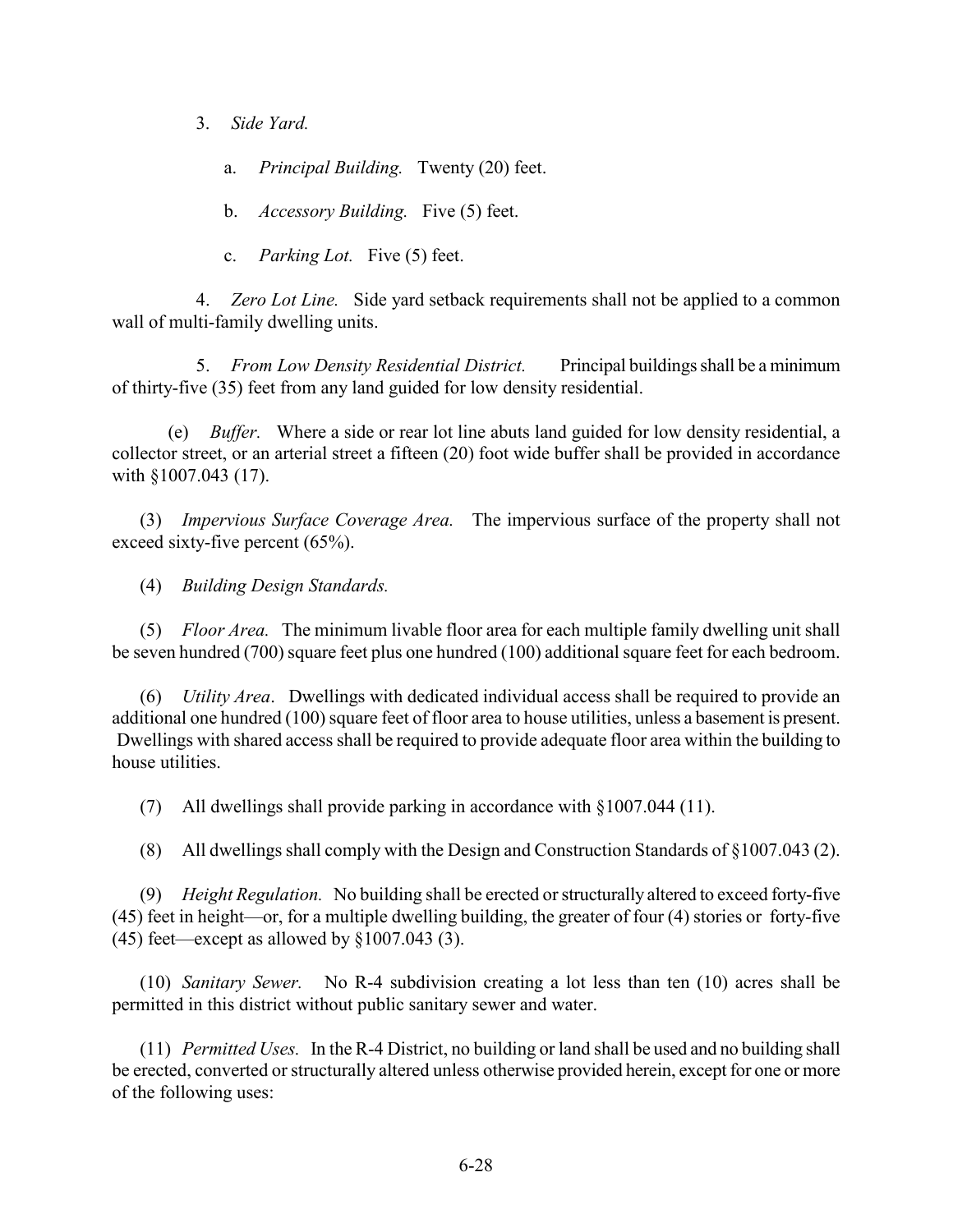(a) Day care facilities serving sixteen (16) or fewer persons.

(b) Governmental and public regulated utility buildings and structures necessary for the health, safety and general welfare of the City.

- (c) Multiple family dwellings.
- (d) Public parks.
- (e) State licensed residential care facility serving sixteen (16) or fewer persons.
- (f) Townhomes and quadraminiums.
- (g) Two family dwellings.
- (h) Community Gardens operated by the city.

(12) *Accessory Uses.* Subject to applicable provisions of this Ordinance, the following are permitted accessory uses in the R-4 District:

(a) Accessory buildings including garages, tool houses, sheds and similar buildings for storage of domestic supplies and equipment, as regulated by §1007.043 (4) of this Ordinance.

(b) Fences per §1007.043 (18) of this Ordinance.

(c) Home occupation Level A as regulated by §1007.047 of this Ordinance.

(d) Non-commercial greenhouses provided they do not exceed two hundred (200) square feet in area.

(e) Parking and car ports for licensed and operable passenger cars and trucks.

(f) Radio and television receiving antennas, satellite dishes, TVROs three (3) meters or less in diameter, short-wave radio dispatching antennas, or those necessary for the operation of electronic equipment including radio receivers, ham radio transmitters and television receivers as regulated by §1007.054 of this Ordinance.

(g) Parking of recreational vehicles and equipment per  $\{1007.044$  (11) of this Ordinance.

(h) Signs as regulated by Chapter 1010 of the City Code.

(i) Swimming pools, sport courts, and other recreational facilities which are operated for the use of the residents of the principal use and their guests as regulated by §1007.043 (4). This does not include racing/riding courses for off-road vehicles.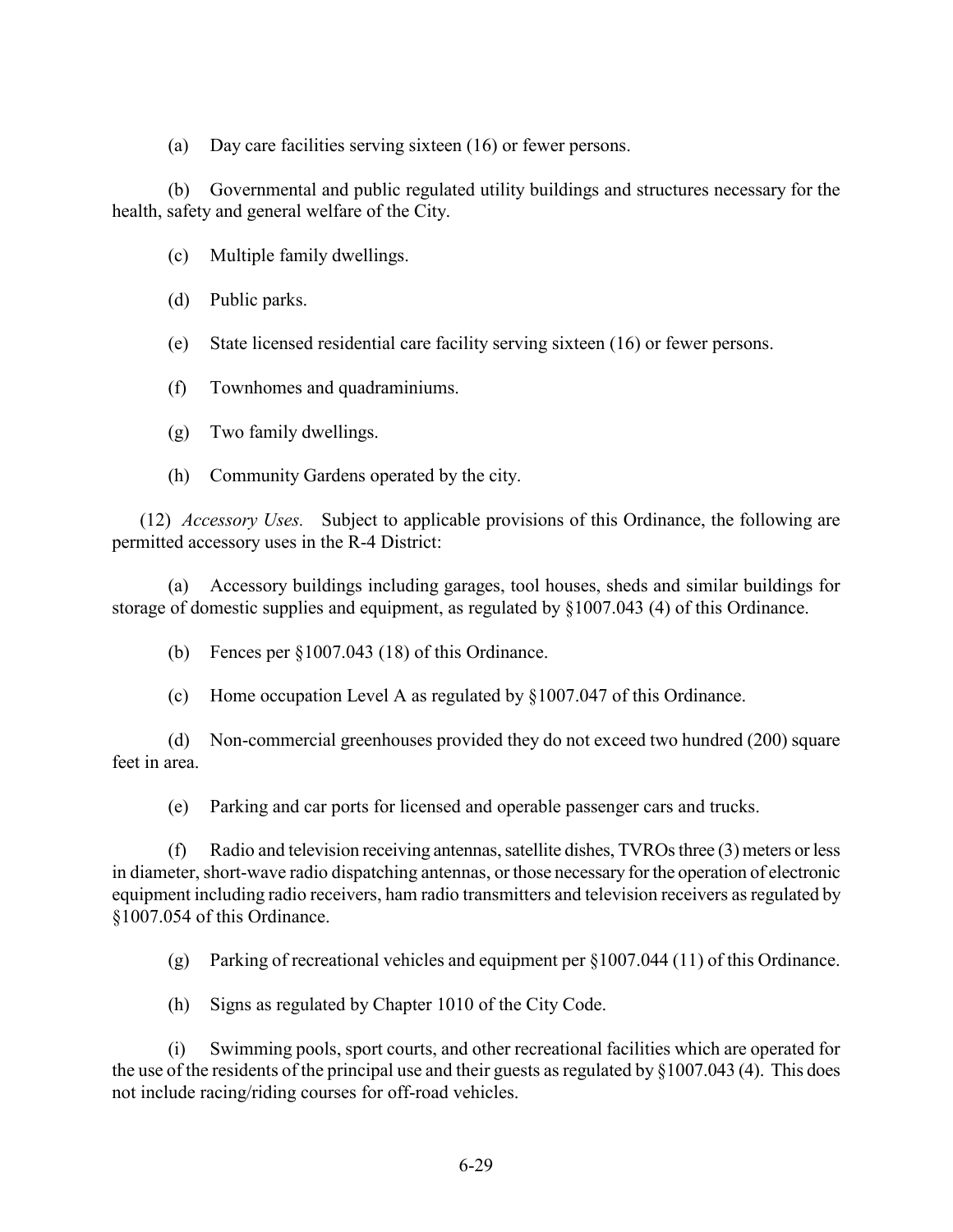(13) *Conditional Uses.* The following are conditional uses in the R-4 District: These uses require a conditional use permit based upon the criteria and procedures outlined in §1007.016 of this Ordinance.

(a) Clinics, hospitals and nursing homes provided that:

1. Side yards are double the minimum requirements established for this district and are screened in compliance with §1007.043 (17) of this Ordinance.

2. Only the rear yard shall be used for play or recreational areas. Said area shall be fenced and controlled and screened in compliance with §1007.043 (17) of this Ordinance.

3. The site shall be served by an arterial or collector street of sufficient capacity to accommodate traffic which will be generated.

4. All signing and informational or visual communication devices shall be in compliance with Appendix C of the City Code.

5. All State Statutes and regulations governing such use are strictly adhered to and all required operating permits are secured.

6. Adequate off-street parking is provided in compliance with §1007.044 of this Ordinance.

7. Adequate off-street loading space is provided in compliance with §1007.045 this Ordinance.

(b) Commercial outdoor recreational areas including golf courses, country clubs, driving ranges, swimming pools, and similar facilities provided that:

1. The principal use, function or activity is open, outdoor in character.

2. Not more than five (5) percent of the land area of the site be covered by buildings or structures.

3. When abutting a residential use and a residential use district, the property is screened and landscaped in compliance with §1007.043 (17) of this Ordinance.

4. The site shall be accessed via a collector street or arterial street.

(c) Day care facilities serving more than sixteen (16) persons provided that:

1. Such day care facility has access to municipal sewer and water or has adequate private sewer and water to protect the health and safety of all persons who occupy the facility.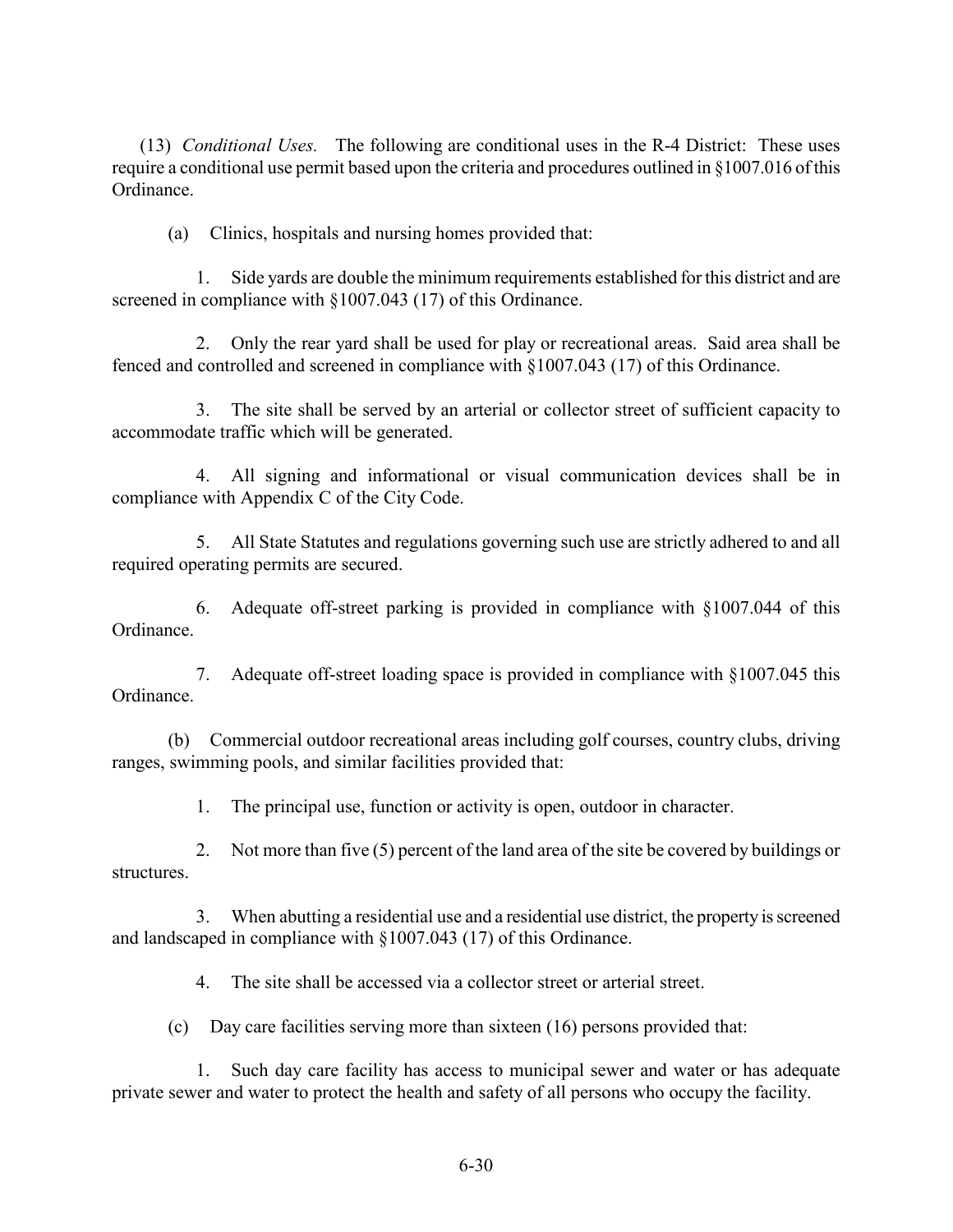2. Screening is provided along shared property boundaries. Such required fencing and screening shall comply with the applicable provisions of §1007.043 (17) of this Ordinance.

3. All day care facility operations comply with the minimum requirements of the Minnesota Department of Health and Human Services regulations, as may be amended.

(d) Funeral homes and mortuaries provided that:

1. The site and related parking and service entrances are served by an arterial or collector street or sufficient capacity to accommodate the traffic which will be generated.

2. Adequate off-street parking is provided in compliance with §1007.044 of this Ordinance.

3. Adequate off-street loading is provided in compliance with §1007.045 of this Ordinance.

4. Vehicular entrances to parking or service areas shall create a minimum of conflict with through traffic movement.

5. When abutting residential zoning districts, a buffer area with screening and landscaping in compliance with §1007.043 (17) of this Ordinance shall be provided.

6. All signing and information or visual communications devices shall be in compliance with Appendix C of the City Code.

(e) Public, educational and religious buildings, public or semi-public recreational buildings and neighborhood or community centers limited to nursery, elementary, junior high and senior high schools; and religious institutions such as churches, chapels, temples, mosques, and synagogues provided that:

1. Side yard setbacks shall not be less than fifty (50) feet.

2. Adequate screening from abutting residential uses and landscaping is provided in compliance with §1007.043 (17) of this Ordinance.

3. Adequate off-street parking and access is provided on the site or on lots directly abutting or directly across a public street or alley to the principal use in compliance with §1007.044 of this Ordinance and that such parking is adequately screened and landscaped from surrounding and abutting residential uses in compliance with §1007.043 (17) of this Ordinance.

(f) Home Occupation Level C as regulated by §1007.047 of this Ordinance.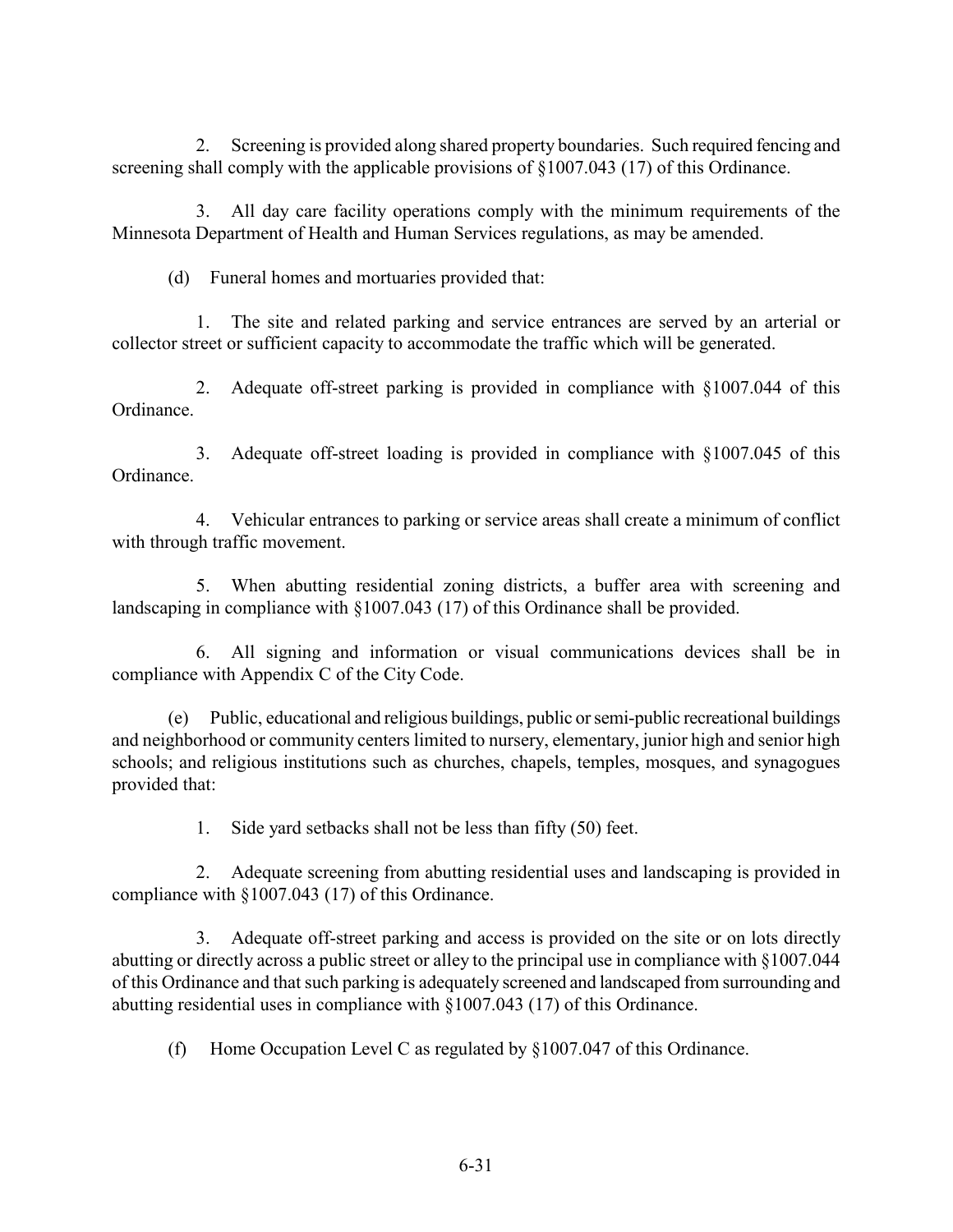(14) *Uses by Administrative Permit.* Subject to applicable provisions of this Ordinance, the following uses are allowed in the R-4 District by administrative permit, as may be approved by the Zoning Administrator:

(a) Personal wireless service antennas as secondary uses as regulated by §1007.054 of this Ordinance.

(b) Home Occupation Level B as regulated by §1007.047 of this Ordinance.

(c) Open Air Market accessory to an institutional use and limited in area to 25% of the gross floor area of the principal building.

(d) Transient Merchants.

(15) *Interim Uses.* Subject to applicable provisions of this Ordinance, the following are interim uses in the R-4 District and governed by §1007.017 of this Ordinance.

(a) None.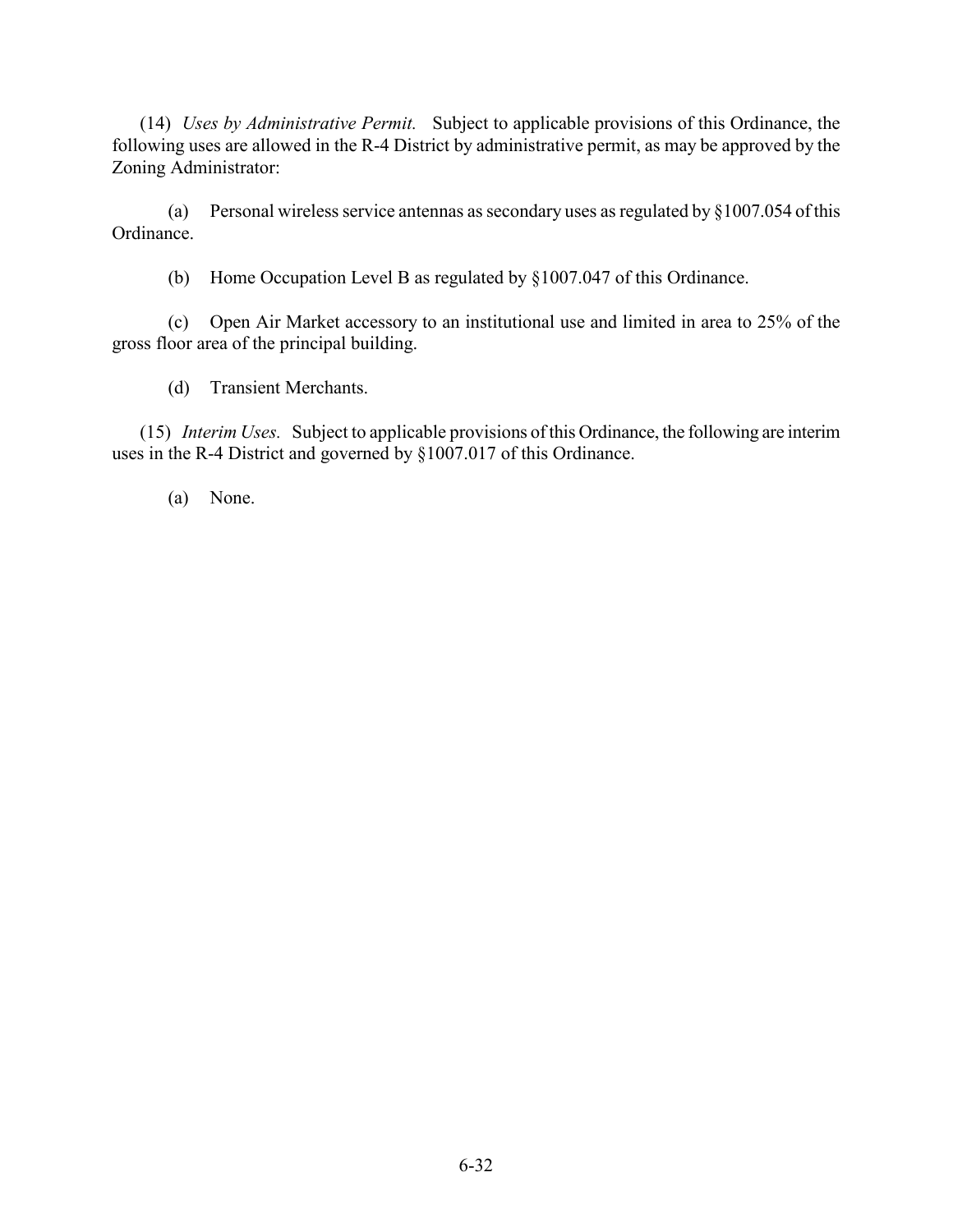## **§ 1007.096 R-6, MANUFACTURED HOME PARK DISTRICT.**

(1) *Purpose.* This district is intended to provide opportunities whereby manufactured housing may be located on a leased or rented site in a planned community. This district is intended to provide opportunities for almost all types of manufactured homes including those which may not be able to meet the design standards established in other residential districts. All manufactured home parks are required to conform to the provisions of this section and other appropriate sections of this Ordinance. Land to be zoned R-6 and any new manufactured home park shall be served with public sanitary sewer and water; and the density of the park shall be consistent with the land use category according to the Comprehensive Plan.

- (2) *Lot and Yard Requirements.*
	- (a) *Minimum Park Size.* Five (5) acres.

(b) *Minimum Lot or Site Size.* Six thousand (6,000) square feet per unit exclusive of roadways, walkways or other property used for park purposes.

- (c) *Minimum Lot or Site Width.* Sixty (60) feet measured at right angles to its side lines.
- (d) *Setbacks.* (The greater of the following:)
	- 1. *From Public Streets.*
		- a. *Local Street.* Thirty (30) feet.
		- b. *Collector Street.* Forty (40) feet.
	- 2. *Front Yard.* 
		- a. *Private Park Street.* Twenty (20) feet.
		- b. *Common Park Walk.* Ten (10) feet.
	- 3. *Rear Yard.* Ten (10) feet.

4. *Side Yard.* Ten (10) feet. Side yard setback for interior lot lines may be reduced to zero, if it is part of an overall park plan to maximize private yard space for each unit. This zero side yard setback allowance will only be permitted if the distance to the manufactured home that shares that side lot line is at least thirty (30) feet in distance.

5. There shall not be less than twenty (20) feet of space between manufactured homes in all directions.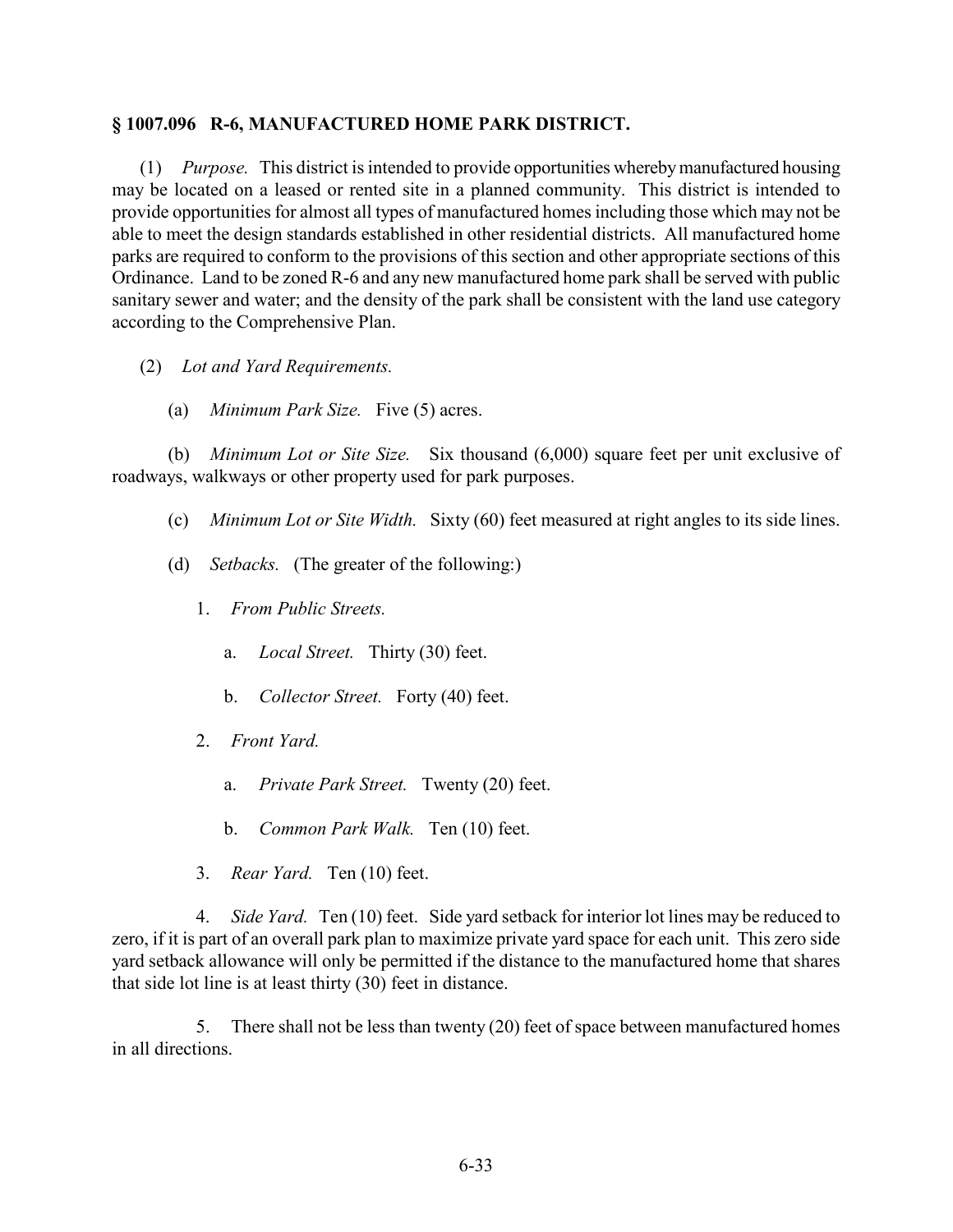6. *From Low Density Residential.* Principal buildings shall be a minimum of thirtyfive (35) feet from any land guided for low density residential.

(e) *Buffer.* Where a side or rear lot line abuts land guided for low density residential, a collector street, or an arterial street a twenty (20) foot wide buffer shall be provided in accordance with  $$1007.043(17)$ .

(3) *Park Requirements.* 

(a) *Skirt.* All manufactured homes shall have skirts around the entire unit made of metal, plastic, fiberglass or comparable, non-combustible material approved by the Building Official and shall be finished to be harmonious with the manufactured home so that it will enhance the general appearance thereof.

(b) *Parking.* The parking of more than one (1) manufactured home on any single lot shall not be permitted.

(c) *Fire Protection.* Fire protection shall be in accordance with Minnesota Health Department Rule 187 Fire Protection Regulations. Each occupied manufactured home shall be equipped with a Fire Marshal approved type extinguisher in usable condition. The occupant of a manufactured home shall be responsible for providing such extinguisher.

(d) *Support and Tie Down Systems.* The Minnesota Department of Administration Building Code Division Rules for Manufactured Home Support and Tie Down Systems, authorized by Minnesota Statutes Section 327.31 to 327.34, are hereby adopted by reference and made a part of this Ordinance as if fully set forth herein. All new and relocated manufactured homes shall be equipped with an anchoring and support system as defined and approved by state rules.

(e) *Construction Material Storage.* All construction materials not currently in use for construction shall be stored indoors, or totally screened from the eye level view from public streets and adjacent properties.

(f) *Drainage.* Every manufactured home park shall be located on a well drained area and the premises shall be properly graded so as to prevent the accumulation of storm or other waters.

(g) *Common Walks.* Where deemed necessary, common walks shall be provided. Such walks shall be a minimum width of three (3) feet.

(h) *Individual Walks.* All manufactured homes shall be connected to common walks, to paved streets, or to paved driveways or parking spaces connecting to a paved street. Such individual walks shall have a minimum width of two (2) feet.

(i) *Patio.* A patio may be constructed on the ground beside each manufactured home parking space; this patio shall be not greater than one hundred fifty (150) square feet in area and constructed of concrete with a minimum thickness of four (4) inches or approved equal.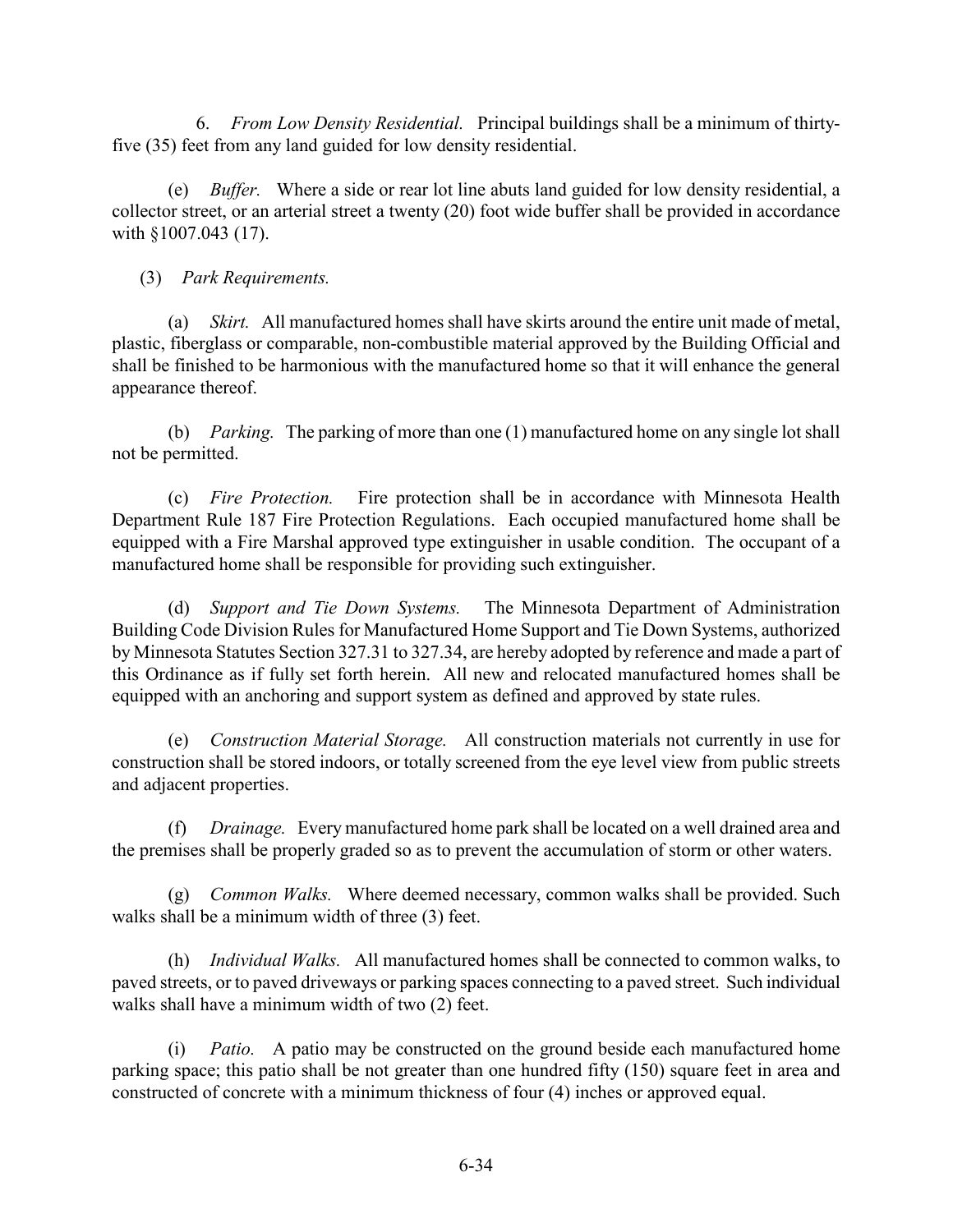(j) *Shade Tree.* At least one (1) shade tree (minimum diameter two (2) inches at time of planting) shall be placed and maintained on each site or lot.

(k) *Landscaping.* Except for the areas used for the manufactured home, patio, walkways and off-street parking space, the entire site or lot shall be sodded, seeded or adequately landscaped.

(l) *Street Access.* Each unit shall abut on and have access to a street. This street shall be constructed according to standards approved by the City.

(m) *Curbing.* A concrete curb and gutter shall be constructed on each side of the street and the face of its curb shall be at least fifteen (15) feet from the centerline of said street; the design shall be of a type approved by the City.

(n) *Speed Limit.* Speed limit signs shall be clearly posted throughout the manufactured home park. Ten (10) miles per hour shall be the maximum speed posted.

(o) *Parking.*

1. Each manufactured home site shall have off-street parking space paved with concrete and/or bituminous for two (2) automobiles.

2. Each manufactured home park shall maintain a hard surfaced off-street parking lot for guests of occupants of at least one (1) space for each five (5) manufactured home lots.

3. Access drives off roads to all parking spaces and manufactured home lots shall be surfaced with concrete or bituminous according to specifications established by the City.

4. There shall be a separate area of storage provided for boats, boat trailers, travel trailers, etc. The area shall be located away from any public road and shall be fenced and screened from view of public road and adjacent properties.

(p) *Utilities.*

1. All manufactured homes shall be served by a central water and sanitary sewer system.

2. All utilities shall be underground. There shall be no overhead wires or supporting poles except those essential for street or other lighting purposes.

3. Access in the skirting shall be provided to allow the inspection of plumbing, electrical facilities and related manufactured home equipment.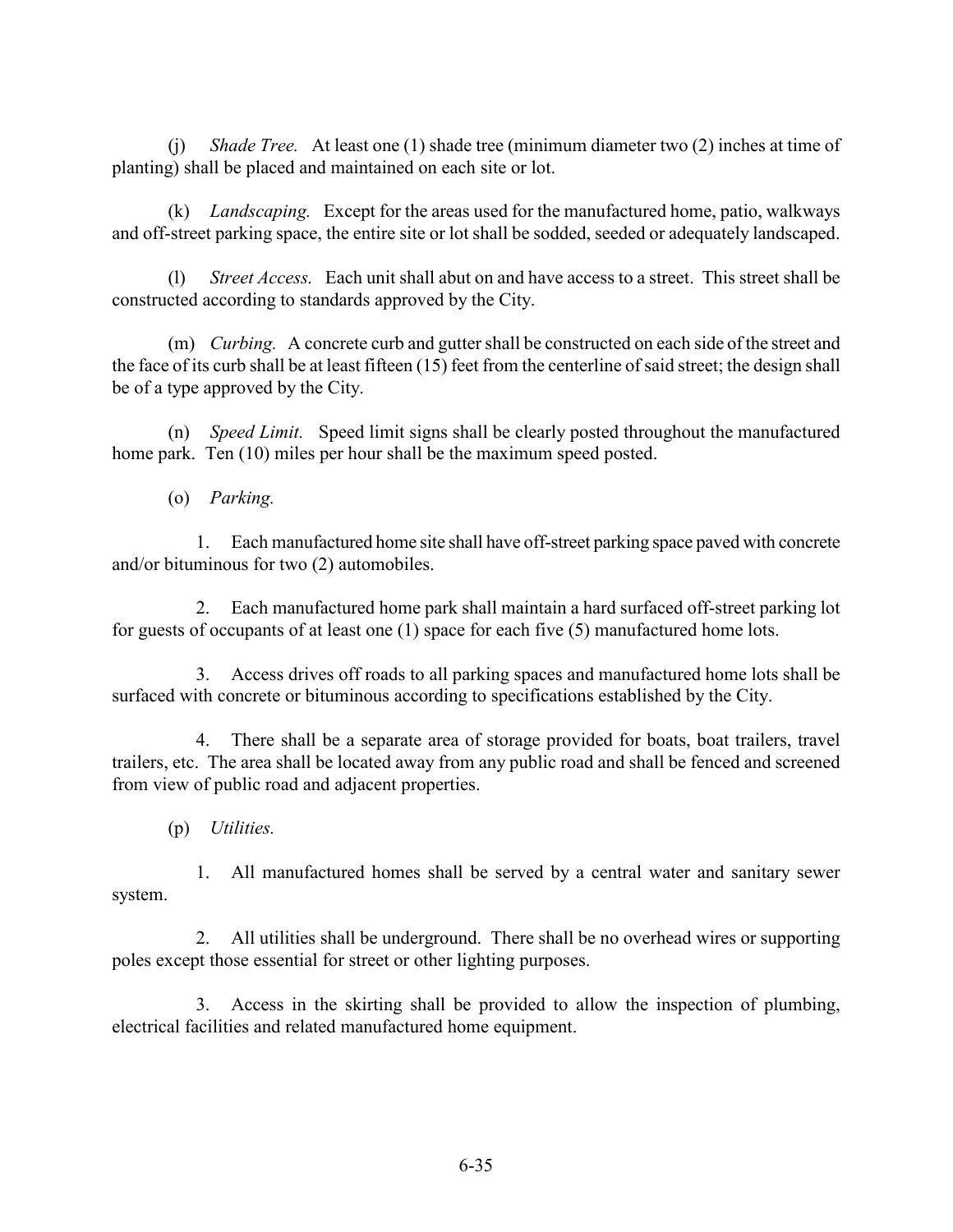4. Water facilities, sewage disposal and street lighting shall be installed and maintained by the owner of the manufactured home park and shall meet all appropriate standards established by the City.

(q) *Street Lighting.* The park shall have a street lighting plan approved by the City.

(r) *Accessory Buildings.* Any accessory building for outside storage of equipment or refuse shall be constructed of weather resistant material and be finished in a manner conforming with the appearance of the principal dwelling and shall be consistent in appearance with the other accessory buildings in the manufactured home park.

(s) *Community Building.* All manufactured home parks may have a central community building with laundry drying areas and washing machines.

(t) *Emergency Storm Protections.* Manufactured home parks established prior to 1 July 1993 shall comply with emergency room protections as required by Minnesota Statutes. A new manufactured home park established after 1 July 1993 shall have storm shelters in compliance with Minnesota Statutes. Additionally, all emergency storm protection measures shall be subject to the approval of the City Council.

(u) *Recreational Space.* All manufactured home parks shall have at least ten (10) percent of the land area developed for recreational use (sport courts, children's play equipment, swimming pool, golf green, etc.) developed and maintained at the owner's expense.

(v) *Refuse Handling.* The handling of refuse shall be in compliance with the applicable provisions of §1007.043 (5) of this Ordinance. The refuse handling shall be allowed provided such equipment is screened from adjacent uses, and all public and private street rights-of-way.

(4) *Permitted Uses.* In the R-6 District, unless otherwise provided in this Ordinance, no building or land shall be used and no building shall be erected or structurally altered except for one or more of the following uses:

- (a) Community/recreation buildings.
- (b) Manufactured homes.

(c) Personal wireless service antennas as secondary uses as regulated by §1007.054 of this Ordinance.

- (d) Community Gardens operated by the city.
- (e) Day care facilities serving fourteen (14) or fewer persons.
- (f) State licensed residential care facility serving six (6) or fewer persons.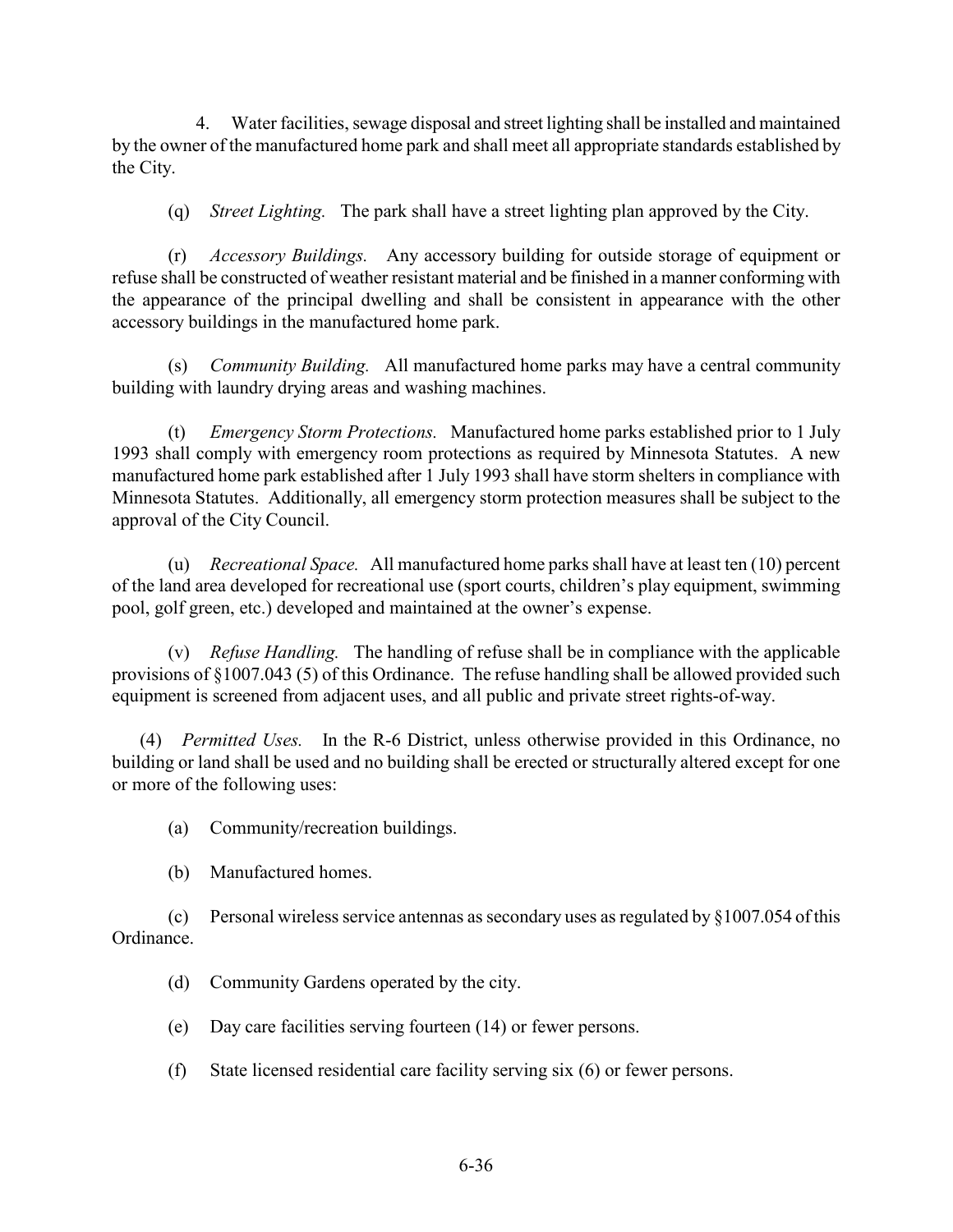(5) *Accessory Uses.* Subject to applicable provisions of this Ordinance, the following are permitted accessory uses in the R-6 District:

(a) Accessory buildings, including garages, tool houses, sheds and similar buildings for storage of domestic supplies and equipment, as regulated by §1007.043 (4) of this Ordinance.

(b) Civil defense buildings/storm shelters.

(c) Community laundry facilities, park office, recreational building(s) provided such structures are of a permanent nature and comply with the provisions of the State Building Code.

(d) Fences per §1007.043 (18) of this Ordinance.

(e) Radio and television receiving antennas, satellite dishes, TVROs three (3) meters or less in diameter, short-wave radio dispatching antennas, or those necessary for the operation of electronic equipment including radio receivers, ham radio transmitters and television receivers as regulated by §1007.054 of this Ordinance.

(f) Signs as regulated by Chapter 1010 of the City Code.

(g) Swimming pools, sport courts, and other recreational facilities which are operated for the use of the residents of the principal use and their guests as regulated by §1007.043 (4). This does not include racing/riding courses for off-road vehicles.

(6) *Conditional Uses.* The following are conditional uses in the R-6 District: These uses require a conditional use permit based on the criteria and procedures outlined in §1007.016 of this Ordinance.

(a) Day care facilities serving more than fourteen (14) persons provided that:

1. Day care facility has access to municipal sewer and water.

2. Screening is provided along shared property boundaries. Such required fencing and screening shall comply with the applicable provisions of §1007.043 (17) of this Ordinance.

3. All day care facility operations comply with the minimum requirements of the Minnesota Department of Health and Human Services regulations, as may be amended.

(7) *Uses by Administrative Permit.* Subject to applicable provisions of this Ordinance, the following uses are allowed in the R-6 District by administrative permit, as may be approved by the Zoning Administrator:

(a) Personal wireless service antennas as secondary uses as regulated by §1007.054 of this Ordinance.